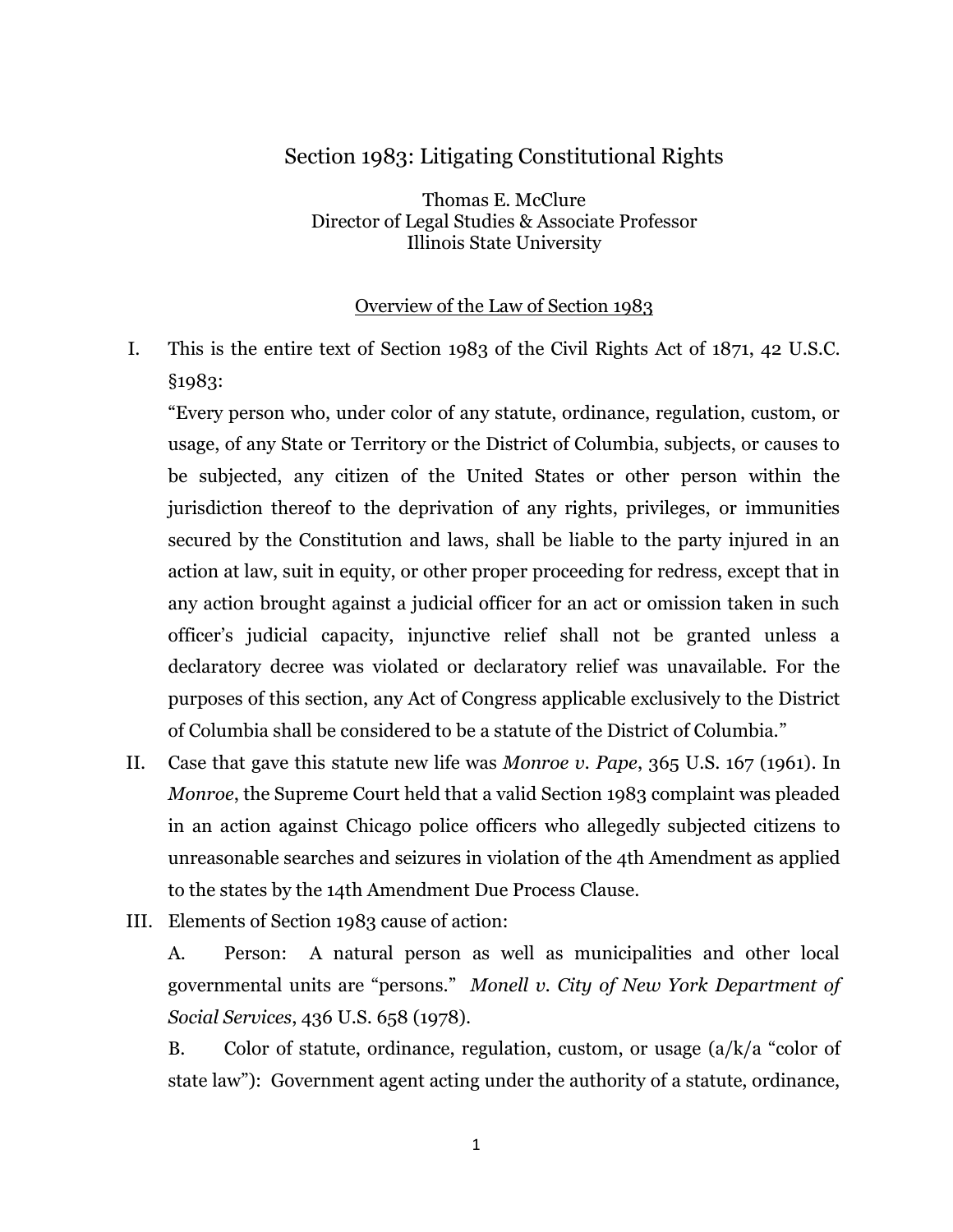regulation, custom, or usage of a state, or subdivision of the state, such as counties, municipalities, and any state, county, or municipal agency.

C. Deprivation of any rights, privileges, or immunities secured by the Constitution and laws: Denial of existing constitutional or statutory rights.

D. Scienter: Level of intent varies with the constitutional right at issue.

- 1. Equal protection violations require purposeful discrimination. *Washington v. Davis*, 426 U.S. 229 (1976).
- 2. Due process violations require an abuse of governmental power. *Daniels v. Williams*, 474 U.S. 327 (1986).
- 3. Eighth Amendment violations need deliberate indifference. *Farmer v. Brennan*, 511 U.S. 825 (1994).
- 4. Some Supreme Court cases suggest different standards in highspeed chase or prison security cases. *E.g., County of Sacramento v. Lewis*, 523 U.S. 833 (1998); *Whitley v. Albers*, 475 U.S. 312 (1986).
- E. Causation: Proximate cause of the injury.
	- 1. Cause-in fact: But for causation; defendant's actions played a substantial part in bringing about the injury.
	- 2. Legal cause: reasonable foreseeability.
- III. Section 1983 can be used to seek damages plus declaratory and equitable relief.

A. Damages are recoverable. *Memphis County School District v. Stachura*, 477 U.S. 299 (1986).

1. Compensatory damages may be imposed on two types of defendants: (a) natural persons sued in their individual capacities and (b) local governments and their agencies. Natural persons sued in their official capacity are not subject to damages.

2. Nominal damages are available for the denial of a constitutional right even absent actual injury. *Carey v. Piphus*, 435 U.S. 247 (1978).

3. Punitive damages are recoverable against individual defendants under § 1983 if the plaintiff makes a showing of "evil motive or intent, or ... reckless or callous indifference to the federally protected rights of others."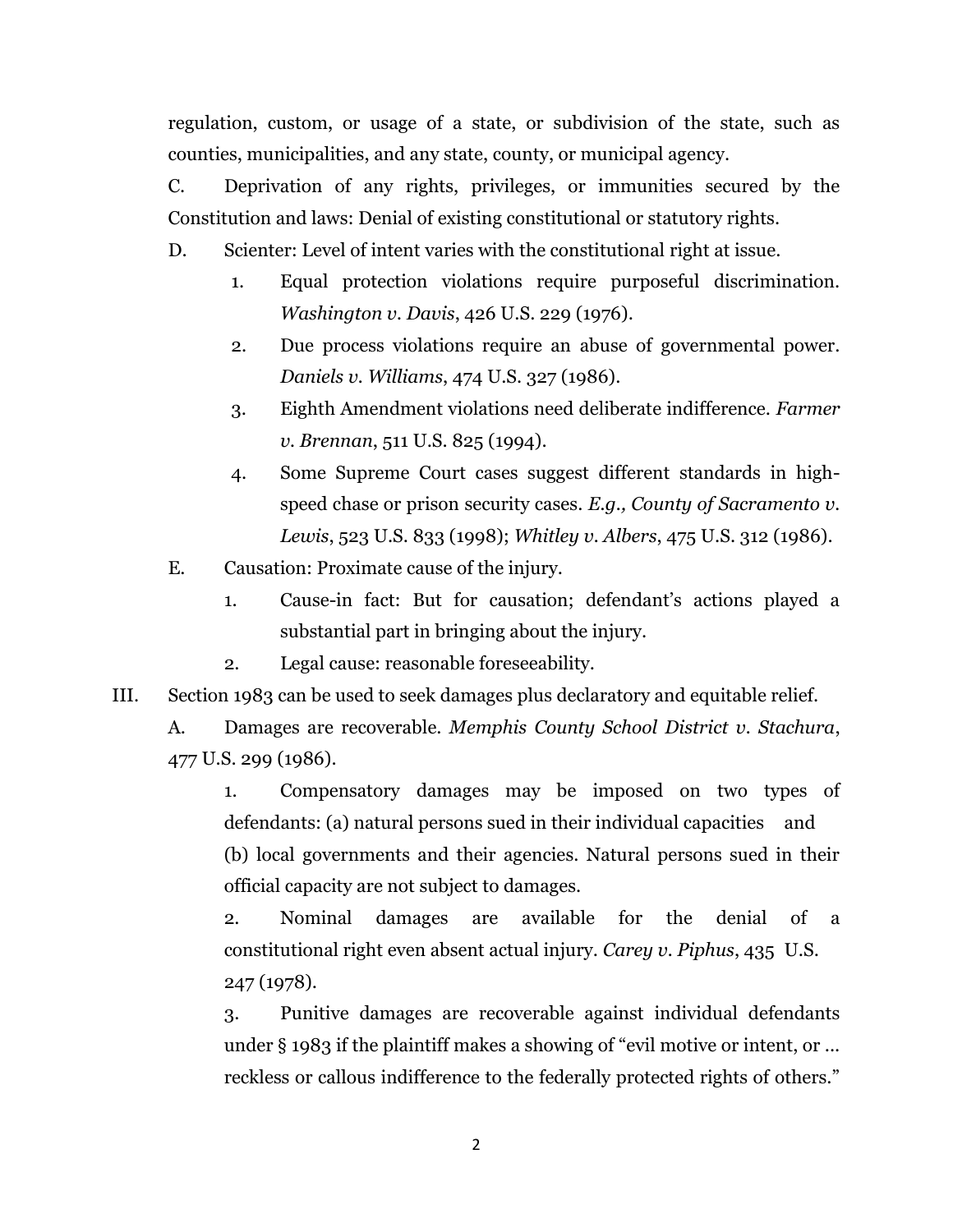*Smith v. Wade*, 461 U.S. 30, 35, 56 (1983). A municipality is immune from punitive damages.

B. Equitable relief available. For instance, plaintiffs may seek injunctive relief against state officials to stop them from carrying out unconstitutional state policies. *Ex parte Young*, 209 U.S. 123 (1908).

V. Jurisdiction

A. There is concurrent jurisdiction so a plaintiff may bring a § 1983 suit in either state or federal court. *Howlett v. Rose*, 496 U.S. 356 (1990). The defendant in state court may remove to federal court. 28 U.S.C. § 1441.

B. In a few cases, the Supreme Court has ruled that federal statutes, creating a remedial scheme which Congress intended to be the exclusive avenue through which a plaintiff may assert a claim, preclude a plaintiff from seeking relief through Section 1983. *See, e.g., Middlesex County Sewerage Authority v. National Sea Clammers Assn.,* 453 U.S. 1 (1981); *Smith v. Robinson*, 468 U.S. 992 (1984); *Rancho Palos Verdes v. Abrams*, 544 U.S. 113 (2005).

- IV. Respondeat superior/employer liability
	- A. A governmental body cannot be held vicariously liable under §1983 simply because it employs a tortfeasor. *Monell v. Department of Social Services*, 436 U.S. 658 (1978).
	- B. An inadequate training policy may serve as the basis for §1983 liability when the failure to train amounts to deliberate indifference to the rights of persons with whom the officer comes in contact. *City of Canton v. Harris*, 489 U.S. 378 (1989).
	- C. Supervisory liability is entered against an individual based on his personal responsibility for the constitutional violation rather than an official policy or custom. *City of Oklahoma City v. Tuttle*, 471 U.S. 808 (1985). This occurs when a supervisor knowingly directs a subordinate to engage in conduct that violates the plaintiff's constitutional rights, but the subordinate lacks the requisite mental state and therefore does not commit a constitutional violation.
- V. Action against federal officers and employees for constitutional rights violations.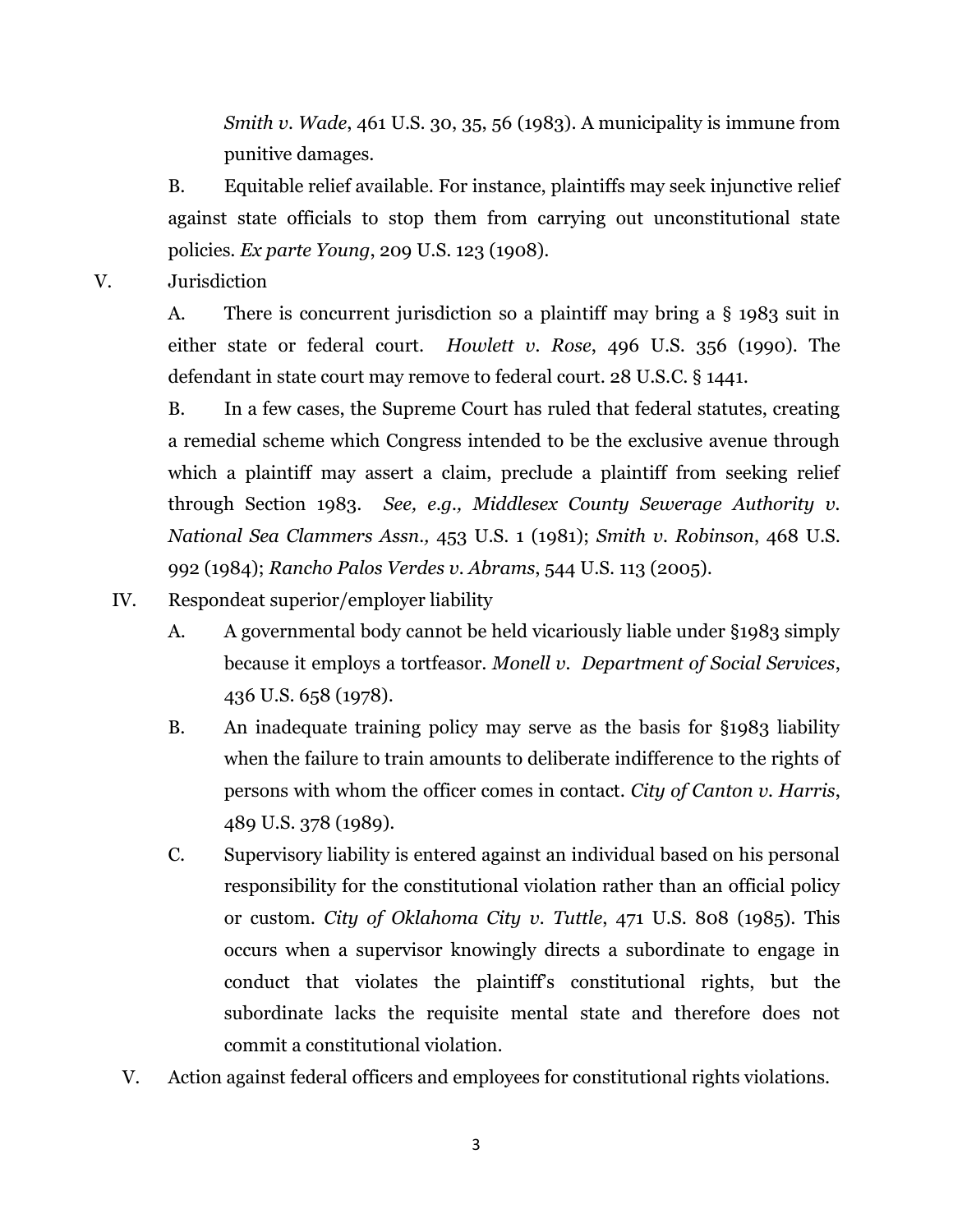- A. *Bivens v. Six Unknown Named Agents*, 403 U.S. 388 (1971) ruled that an implied cause of action existed for an individual whose Fourth Amendment freedom from unreasonable search and seizures had been violated by the Federal Bureau of Narcotics. The victim of such a deprivation could sue for the violation of the Fourth Amendment itself despite the lack of any federal statute authorizing such a suit. The existence of a remedy for the violation was implied by the importance of the right violated. Individuals have an implied cause of action against federal government officials who have violated their constitutional rights.
- B. If the plaintiff has another remedy, the courts typically do not permit the plaintiff to assert a *Bivens* action. *Bush v. Lucas*, 103 S. Ct. 2404 (1983).
- VI. Defenses to §1983
	- A. Statute of limitations: The personal injury statute of limitations of the forum state governs. *Wilson v. Garcia*, 471 U.S. 261 (1985). In Illinois, the statute of limitations is two years.
	- B. Article III defenses
		- 1. Lack of standing: Three requirements for standing:

a. Injury in fact, which means an invasion of a legally protected interest that is (i) concrete and particularized, and (ii) actual or imminent, not conjectural or hypothetical;

b. A causal relationship between the injury and the challenged conduct; and

c. A likelihood that the injury will be redressed by a favorable decision, which means that the prospect of obtaining relief from the injury as a result of a favorable ruling is not too speculative. *Lujan v. Defenders of Wildlife*, 504 U.S. 555 (1992).

2. Mootness: The federal courts are without power to decide questions that cannot affect the rights of the litigants before them. *DeFunis v. Odegard*, 94 S. Ct. 1704 (1974).

- C. Absolute immunity
	- 1. Prosecutors: "[A]cts undertaken by a prosecutor in preparing for the initiation of judicial proceedings or for trial, and which occur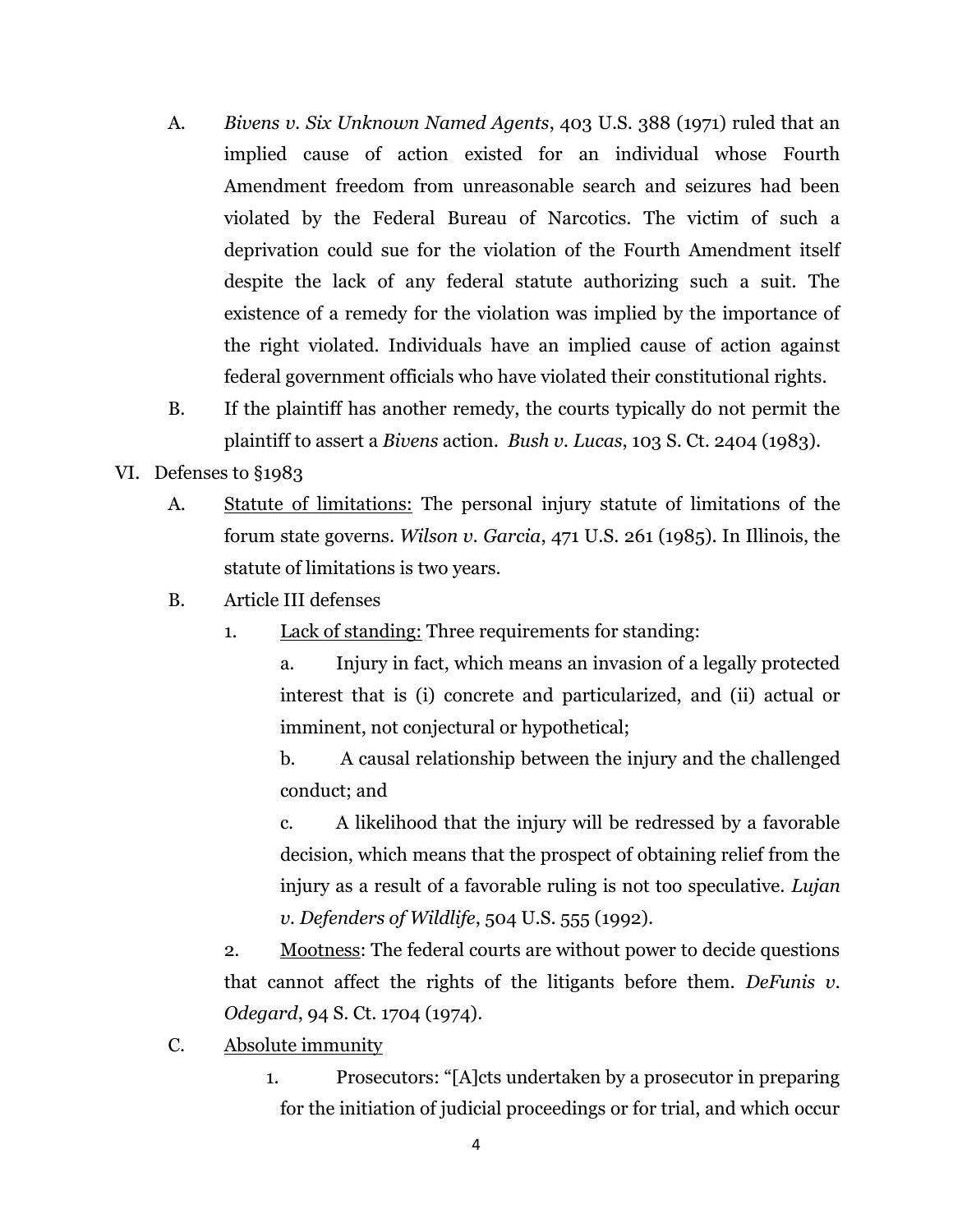in the course of his role as an advocate for the State, are entitled to the protections of absolute immunity." *Buckley v. Fitzsimmons*, 509 U.S. 259, 273 (1993).

- 2. Judges possess absolute immunity from damages liability for "acts committed within their judicial jurisdiction." *Pierson v. Ray*, 386 U.S. 547, 554 (1967).
- 3. Legislators enjoy absolute immunity from suits seeking damages or injunctive 10 remedies with respect to legislative acts. *Tenney v. Brandhove*, 341 U.S. 367, 379 (1951).
- D. Qualified immunity: State and local officials performing discretionary functions generally are shielded from liability for civil damages insofar as their conduct does not violate clearly established constitutional rights of which a reasonable person would have known. *Harlow v. Fitzgerald*, 457 13 U.S. 800, 818 (1982).

1. If the challenged conduct violated clearly settled law as of the time of the conduct, the official does not have qualified immunity. *Anderson v. Creighton*, 483 U.S. 635 (1987).

2. The analysis of qualified immunity involves two questions: (a) Whether the officer's conduct violated a constitutional right and (b) Whether any such constitutional right was clearly established. *Saucier v. Katz*, 533 U.S. 194 (2001).

3. Municipalities do not have qualified immunity. States and are entitled to 11th Amendment immunity from damages liability in federal court. *Edelman v. Jordan*, 415 U.S. 651 (1974).

4. Typically, the qualified immunity defense is presented through a defense motion for summary judgment.

> a. Qualified immunity requires resolution of a threshold question: Taken in the light most favorable to the party asserting the injury, do the facts alleged show the officer's conduct violated a constitutional right? *Saucier v. Katz*, 533 U. S. 194 (2001).

> > 5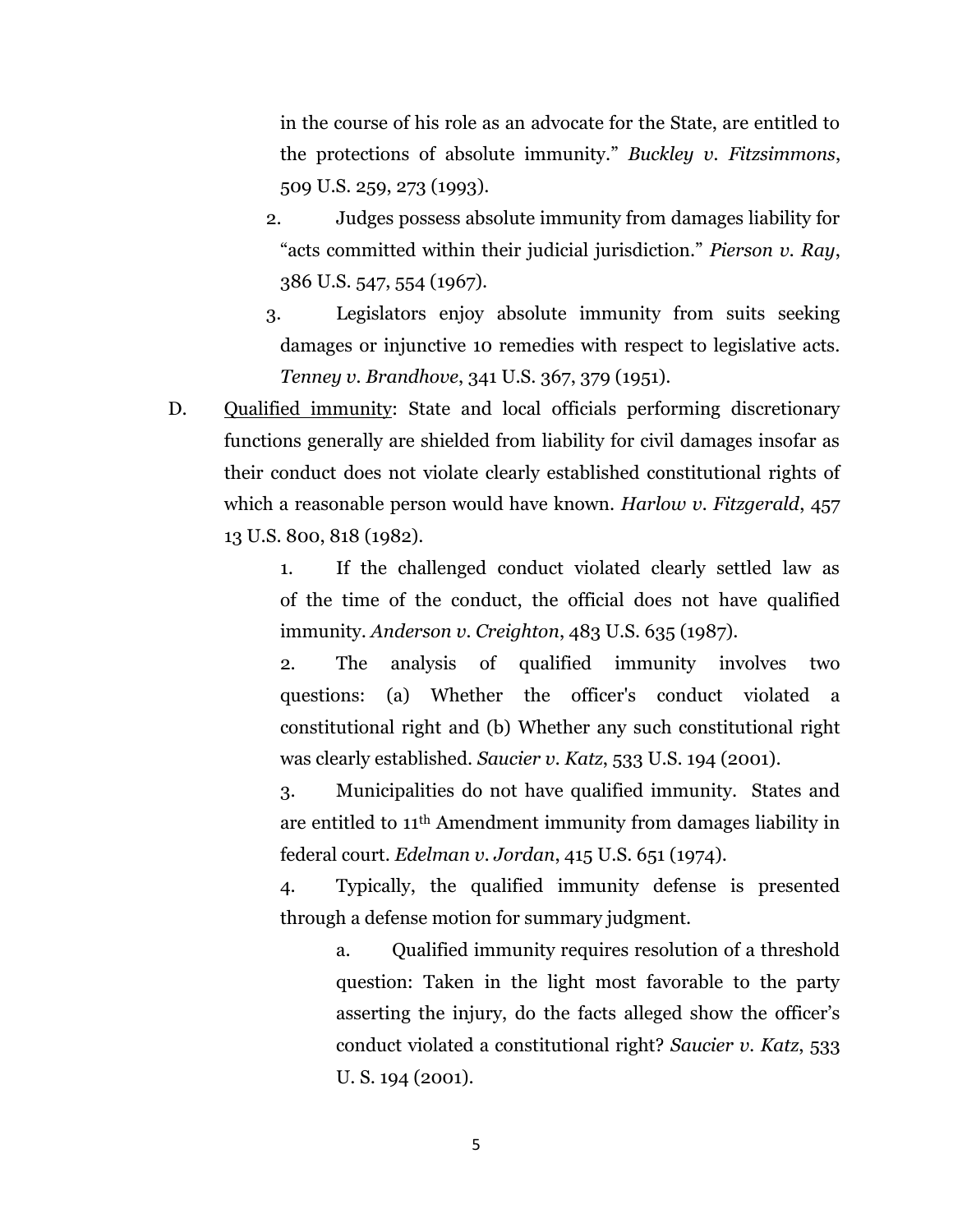b. If the federal court denies the motion, the defendant in may immediately appeal the ruling. *Mitchell v. Forsyth*, 472 U.S. 511 (1985).

c. The denial of a summary judgment motion is not appealable if based solely upon the existence of disputed factual issues. *Johnson v. Jones*, 515 U.S. 304 (1995).

- E. Exhaustion of administrative remedies in prisoner's cases: Section (a) of the Prison Litigation Reform Act, 42 U.S.C. § 1997e(a), provides that a §1983 action concerning prison conditions may not be brought by an incarcerated prisoner until administrative remedies are exhausted.
- VII. Attorney's fees in § 1983 actions
	- A. The Civil Rights Attorney's Fees Awards Act of 1976, 42 U.S.C. § 1988, provides that prevailing plaintiff is entitled to recover attorneys' fees.
	- B. Paralegal's fees are recoverable. *Missouri v. Jenkins*, 491 U. S. 274 (1989).
	- C. Plaintiff recovering only nominal damages is not a prevailing party and cannot recover attorney's fees. *Farrar v. Hobby*, 506 U.S. 103 (1992).
	- D. Prevailing defendants may be awarded attorneys' fees only "upon a finding that the plaintiff's action was frivolous, unreasonable, or without foundation, even though not brought in subjective bad faith." *Christiansburg Garment Co. v. E.E.O.C.,* 434 U.S. 412 (1978).
	- E. Rule 68 Offer of Judgment
		- 1. At least 14 days before the date for trial, the defendant may serve on the plaintiff an offer to allow judgment on specified terms, with the costs then accrued. If, within 14 days after being served, the plaintiff accepts the offer, the clerk will enter judgment. FRCP 68(a).
		- 2. If the judgment that the plaintiff finally obtains is less favorable than the unaccepted offer, the plaintiff must pay the costs incurred after the offer was made. FRCP 68(d).

3. A defendant is not liable for the attorney's fees incurred by the plaintiff after the plaintiff's rejection of an offer of judgment of an amount greater than the actual judgment. *Marek v. Chesney*, 473 U.S. 1 (1985).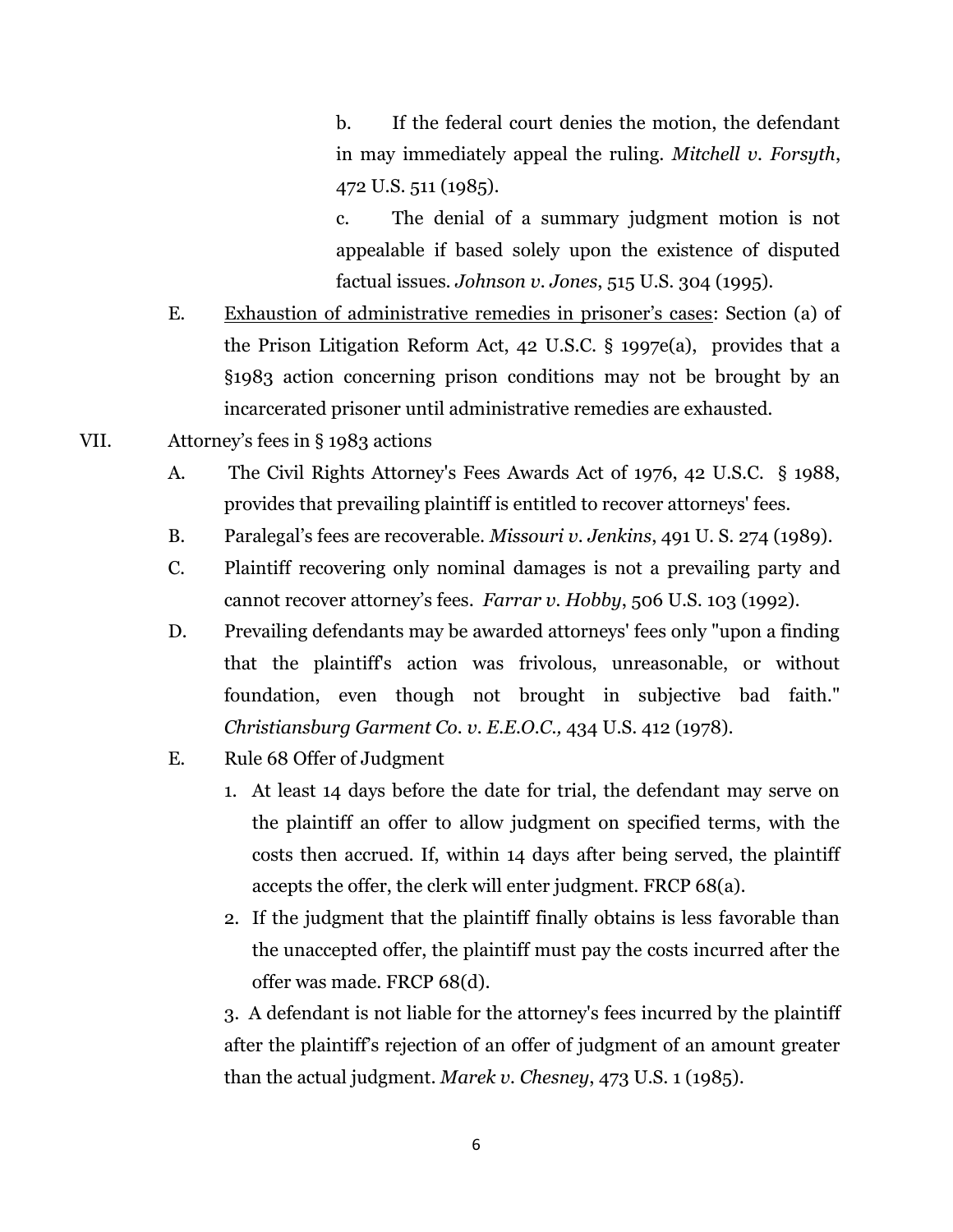# Review of the Roberts Court's Treatment of Section 1983 Cases <sup>1</sup>

(October 1, 2005-present)<sup>2</sup>

I. Causes of action

 $\overline{\phantom{a}}$ 

- A. First Amendment
	- LOZMAN v. CITY OF RIVIERA BEACH, 138 S. Ct. 1945 (2018): Owner of floating home located in city's marina brought § 1983 action alleging that city, through actions of its city council members, retaliated against him for criticizing municipal development project and opposing what he perceived as improper conduct of various council members, in violation of his First, Fourth, and Fourteenth Amendment rights. The Supreme Court, Justice Kennedy, held that under the circumstances of this case, the existence of probable cause did not bar owner's First Amendment retaliatory arrest claim.
	- HEFFERNAN v. CITY OF PATERSON, 136 S. Ct. 1412 (2016): City police officer filed § 1983 action against city, mayor, police chief, and police administrator, alleging that he was demoted in retaliation for exercising his First Amendment rights. The Supreme Court, Justice Breyer, held that fact that officer's supervisors were mistaken about officer's involvement in mayoral campaign did not bar his suit.
	- BOROUGH OF DURYEA v. GUARNIERI, 131 S. Ct. 2488 (2011): Police chief brought § 1983 action against municipality, alleging that directives instructing him on how to perform his duties, issued by the borough council after he won reinstatement, in a union grievance proceeding, after being fired, constituted retaliation, in violation of his First Amendment right to petition for redress of grievances, and that the denial of his request

<sup>&</sup>lt;sup>1</sup> The information appearing in this compilation was retrieved from WestLaw case synopses. Thomson Reuters has graciously granted permission for the use of the material in this document.

<sup>2</sup> The Roberts Court decided additional cases filed pursuant to §1983 that are not included in this compilation. This review of Roberts Court opinions only includes Supreme Court majority decisions that expressly mention §1983.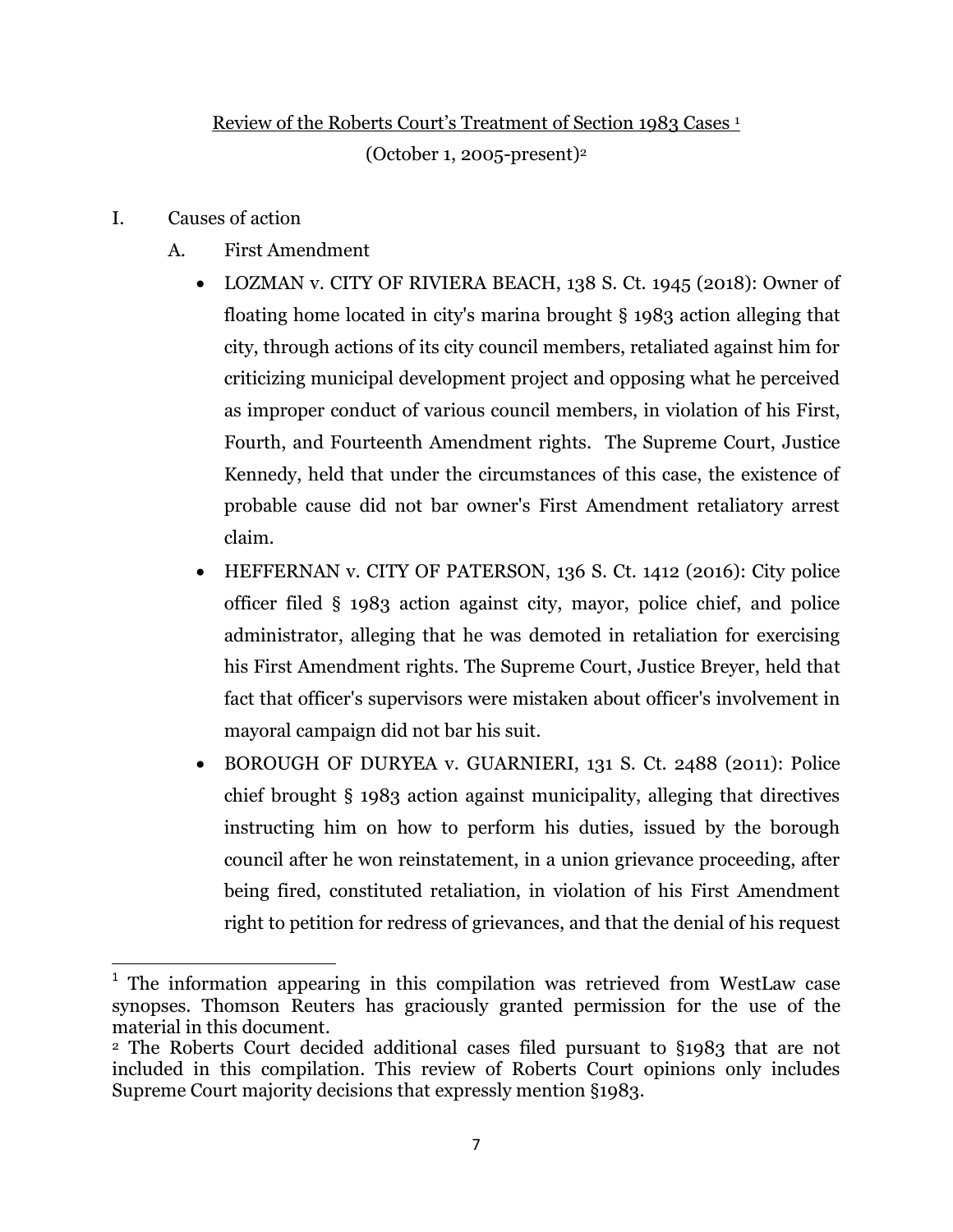for overtime pay constituted a Petition Clause violation. The Supreme Court, Justice Kennedy, held that municipality's allegedly retaliatory actions did not give rise to liability under the Petition Clause.

- CHRISTIAN LEGAL SOCIETY CHAPTER v. MARTINEZ, 130 S. Ct. 2971 (2010): Student religious organization brought § 1983 action alleging that law school's policy of requiring officially recognized student groups to comply with school's nondiscrimination policy violated the organization's First and Fourteenth Amendment rights to free speech, expressive association, and free exercise of religion. The Supreme Court, Justice Ginsburg, held that (1) student organization was bound by its stipulation of facts, (2) law school's policy was reasonable, and (3) policy was viewpoint neutral.
- YSURSA v. POCATELLO EDUCATION ASSOCIATION, 129 S. Ct. 1093 (2009): Unions representing state and local government employees brought free speech challenge against Idaho Voluntary Contributions Act's (VCA) ban on public-employee payroll deductions for political activities. The United States Supreme Court, Chief Justice Roberts, held that (1) VCA's ban on payroll deductions was not subject to strict scrutiny, (2) statute was supported by rational basis and comported with First Amendment, and (3) rational-basis review applied regardless of whether challenge was limited to statute's application at local government level.
- MORSE v. FREDERICK, 127 S. Ct. 2618 (2007): High school student brought § 1983 action against principal and school board, alleging that his First Amendment rights had been violated by ten day suspension for waving banner at off-campus, school-approved, activity. The Supreme Court, Chief Justice Roberts, held that principal did not violate student's right to free speech by confiscating banner she reasonably viewed as promoting illegal drug use.
- TENNESSEE SECONDARY SCHOOL ATHLETIC ASSOCIATION v. BRENTWOOD ACADEMY, 127 S. Ct. 2489 (2007): Private high school brought § 1983 action against state interscholastic athletic association,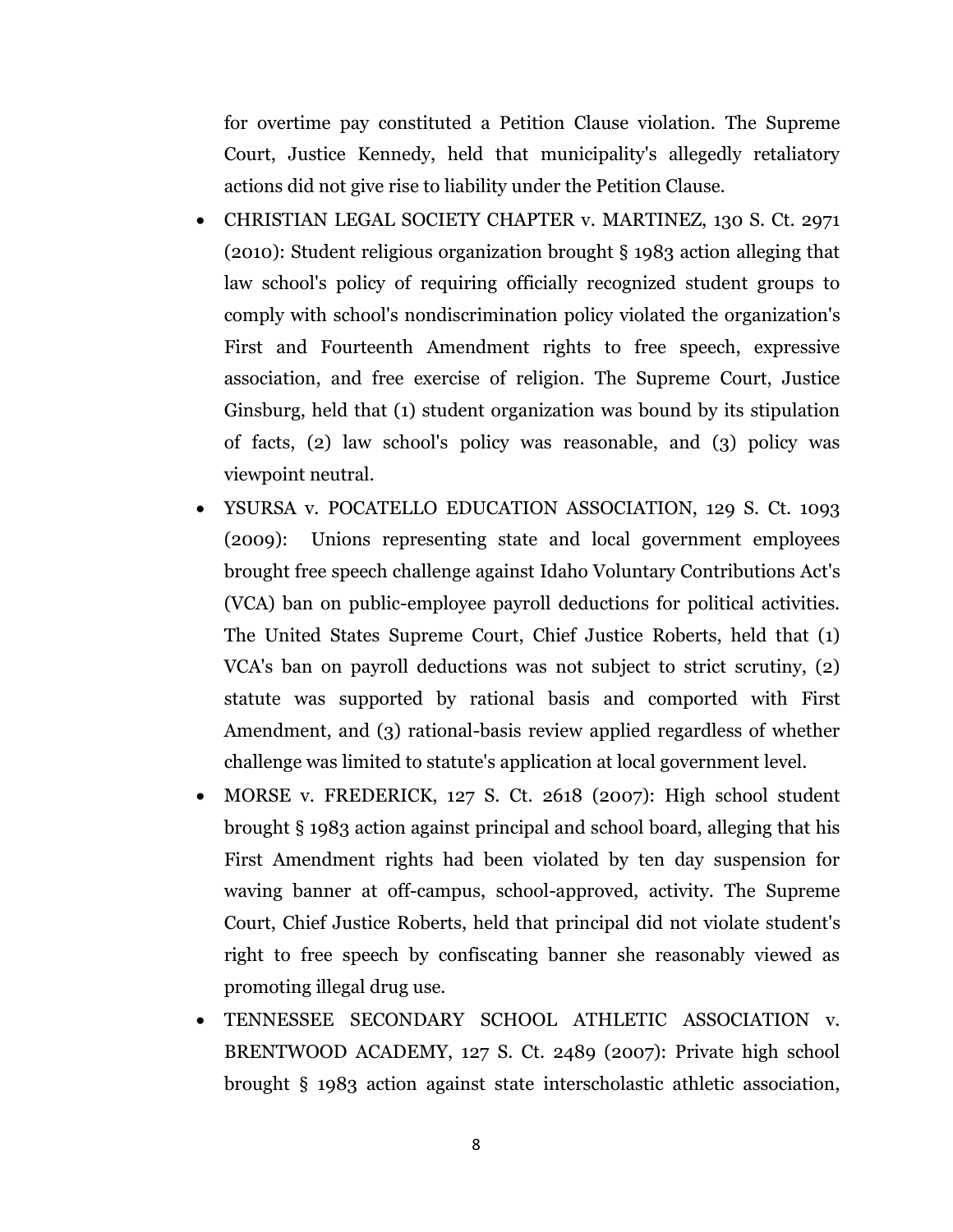asserting free speech and due process challenges against rule prohibiting undue influence in recruitment of middle school students for athletic programs. The Supreme Court, Justice Stevens, held that (1) association's enforcement of its anti-recruiting rule did not violate school's First Amendment rights, and (2) any procedural due process violation in connection with association proceedings was harmless beyond a reasonable doubt.

- $\bullet$  BEARD v. BANKS, 126 S. Ct. 2572 (2006): Inmate, on behalf of himself and similarly situated inmates, brought First Amendment challenge to policy of Pennsylvania Department of Corrections restricting access to newspapers, magazines, and photographs by inmates placed in most restrictive level of prison's long-term segregation unit. The Supreme Court, Justice Breyer, held that prison officials set forth adequate legal support for prison's policy.
- GARCETTI v. CEBALLOS, 126 S. Ct. 1951 (2006): Deputy district attorney filed § 1983 complaint against county and supervisors at district attorneys' office, alleging that he was subject to adverse employment actions in retaliation for engaging in protected speech, that is, for writing a disposition memorandum in which he recommended dismissal of a case on the basis of purported governmental misconduct. The United States Supreme Court, Justice Kennedy, held that (1) when public employees make statements pursuant to their official duties, they are not speaking as citizens for First Amendment purposes, and the Constitution does not insulate their communications from employer discipline, and (2) here, district attorney did not speak as a citizen when he wrote his memo and, thus, his speech was not protected by the First Amendment.
- B. Second Amendment
	- McDONALD v. CITY OF CHICAGO, 130 S. Ct. 3020 (2010): Petitioners filed federal suit against city, which was consolidated with two related actions, seeking a declaration that two Illinois cities' handgun ban and several related city ordinances violated the Second and Fourteenth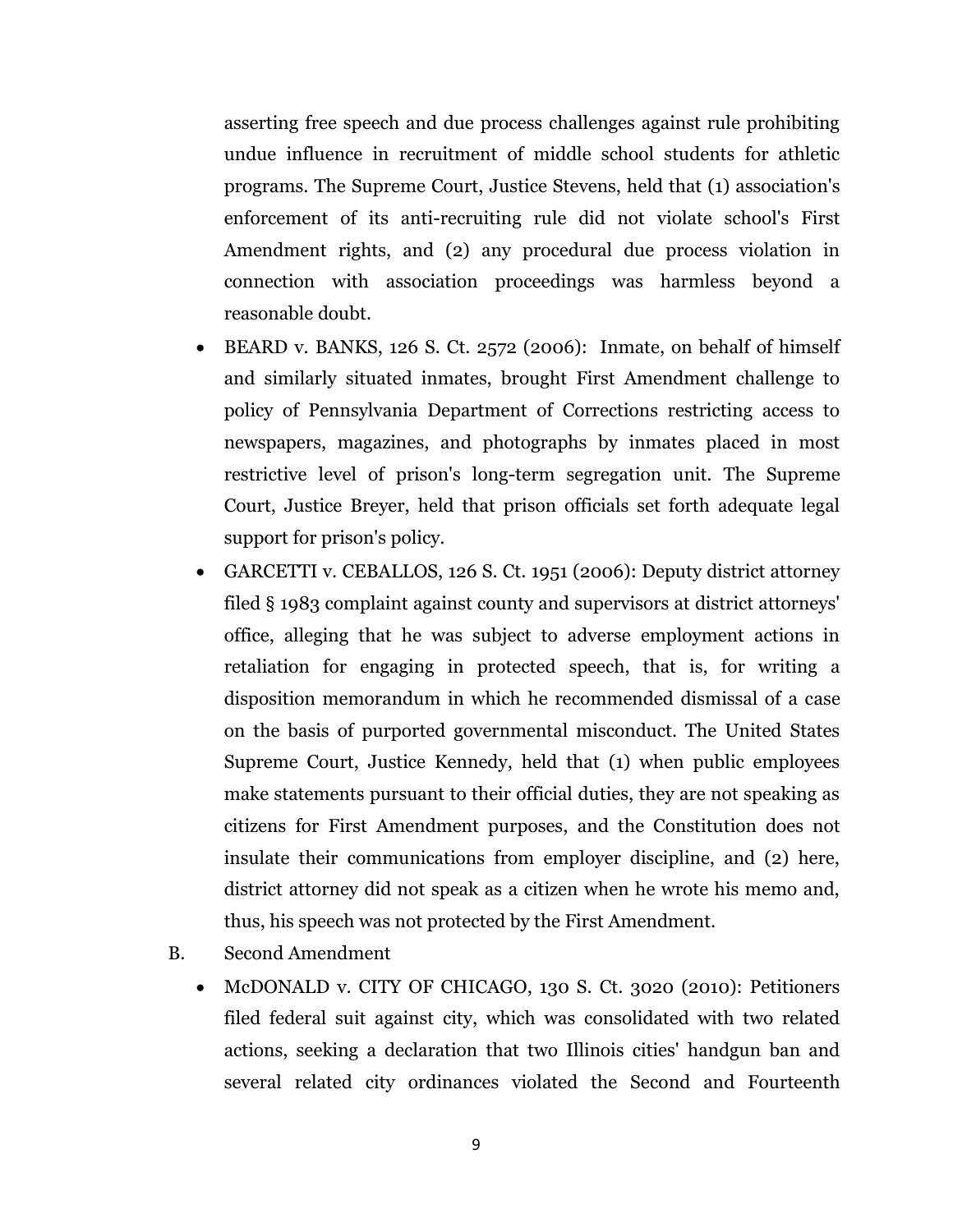Amendments. The Supreme Court, Justice Alito, held that Second Amendment right to keep and bear arms is fully applicable to the States by virtue of Fourteenth Amendment.

- C. Fourth Amendment
	- MANUEL v. CITY OF JOLIET, 137 S. Ct. 911 (2017): Following dismissal of the criminal case against him, detainee, who had been arrested and detained for nearly seven weeks after a traffic stop at which police officers found a bottle containing pills, brought § 1983 action against city and several officers, alleging that his arrest for unlawful possession of a controlled substance and subsequent detention were based on fabricated evidence and so violated the Fourth Amendment. The Supreme Court, Justice Kagan, held that the Fourth Amendment governs a claim for unlawful pretrial detention even beyond the start of legal process.
	- $\bullet$  COUNTY OF LOS ANGELES v. MENDEZ, 137 S. Ct. 1539 (2017): Occupants of wooden shack who were shot by county sheriff's deputies during warrantless search of property on which shack was located brought § 1983 action against county and deputies, alleging that deputies violated Fourth Amendment prohibition on warrantless searches, knock-andannounce requirement, and prohibition on excessive force. The Supreme Court, Justice Alito, held that (1) the Ninth Circuit's provocation rule, pursuant to which a law enforcement officer may be held responsible for an otherwise reasonable use of force where the officer intentionally or recklessly provoked a violent confrontation through a warrantless entry that was itself an independent Fourth Amendment violation, is incompatible with the Court's excessive force jurisprudence, and (2) the Court of Appeals' proximate cause analysis improperly conflated distinct Fourth Amendment claims.
	- KINGSLEY v. HENDRICKSON, 135 S. Ct. 2466 (2015): Pretrial detainee brought § 1983 action against county jail officers, alleging, inter alia, that they used excessive force against him in violation of his Fourteenth Amendment rights. The Supreme Court, Justice Breyer, held that (1)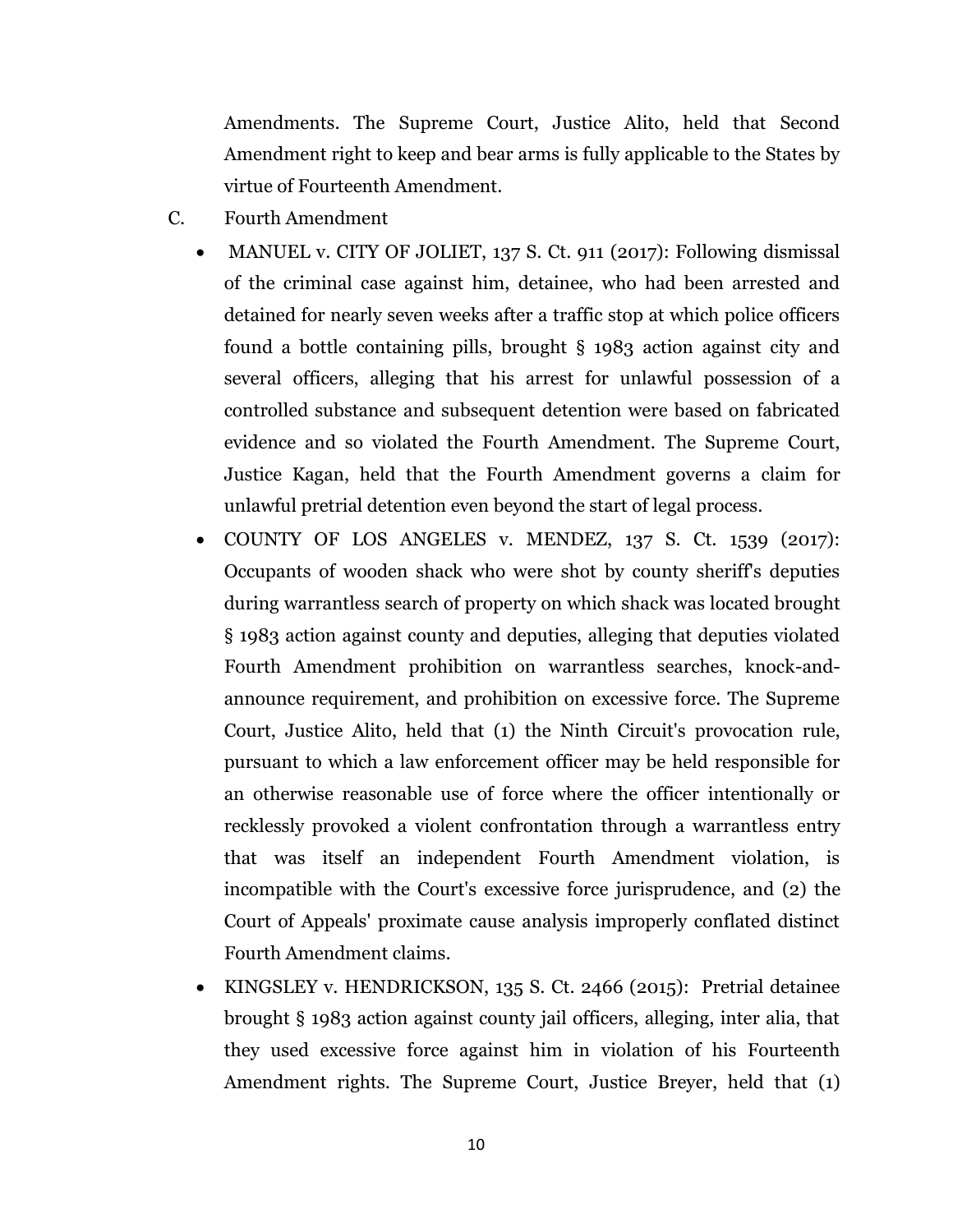detainee was required to show only that force used was objectively unreasonable and (2) jury instructions improperly added a subjective standard for determining excessiveness.

- FLORENCE v. BOARD OF CHOSEN FREEHOLDERS OF THE COUNTY OF BURLINGTON, 132 S. Ct. 1510 (2012): Detainee, who had been arrested on outstanding bench warrant after traffic stop, brought § 1983 class action against counties, alleging that invasive searches conducted before he entered jails' general population violated his Fourth and Fourteenth Amendment rights. The Supreme Court, Justice Kennedy, held that searches did not violate Fourth or Fourteenth Amendment.
- CITY OF ONTARIO v. QUON, 130 S. Ct. 2619 (2010): City police officer brought § 1983 action against city, police department, police chief, alleging that police department's review of officer's text messages violated Fourth Amendment, and asserted claim against wireless communications provider under Stored Communications Act (SCA). The Supreme Court, Justice Kennedy, held that city's review of officer's text messages was reasonable, and thus did not violate Fourth Amendment.
- C. Sixth Amendment
	- ROTHGERY v. GILLESPIE COUNTY, 128 S. Ct. 2578 (2008): Former criminal defendant sued county under § 1983, alleging that county violated his Sixth and Fourteenth Amendment right to counsel by following policy of denying appointed counsel to arrestees released from jail on bond and by failing to adequately train and monitor those involved in appointmentof-counsel process. The Supreme Court, Justice Souter, held that (1) criminal defendant's initial appearance before magistrate, where he learns charge against him and his liberty is subject to restriction, marks initiation of adversary proceedings that trigger attachment of Sixth Amendment right to counsel and (2) attachment of right to counsel does not also require that public prosecutor, as distinct from police officer, be aware of that initial proceeding or involved in its conduct.
- D. Eighth Amendment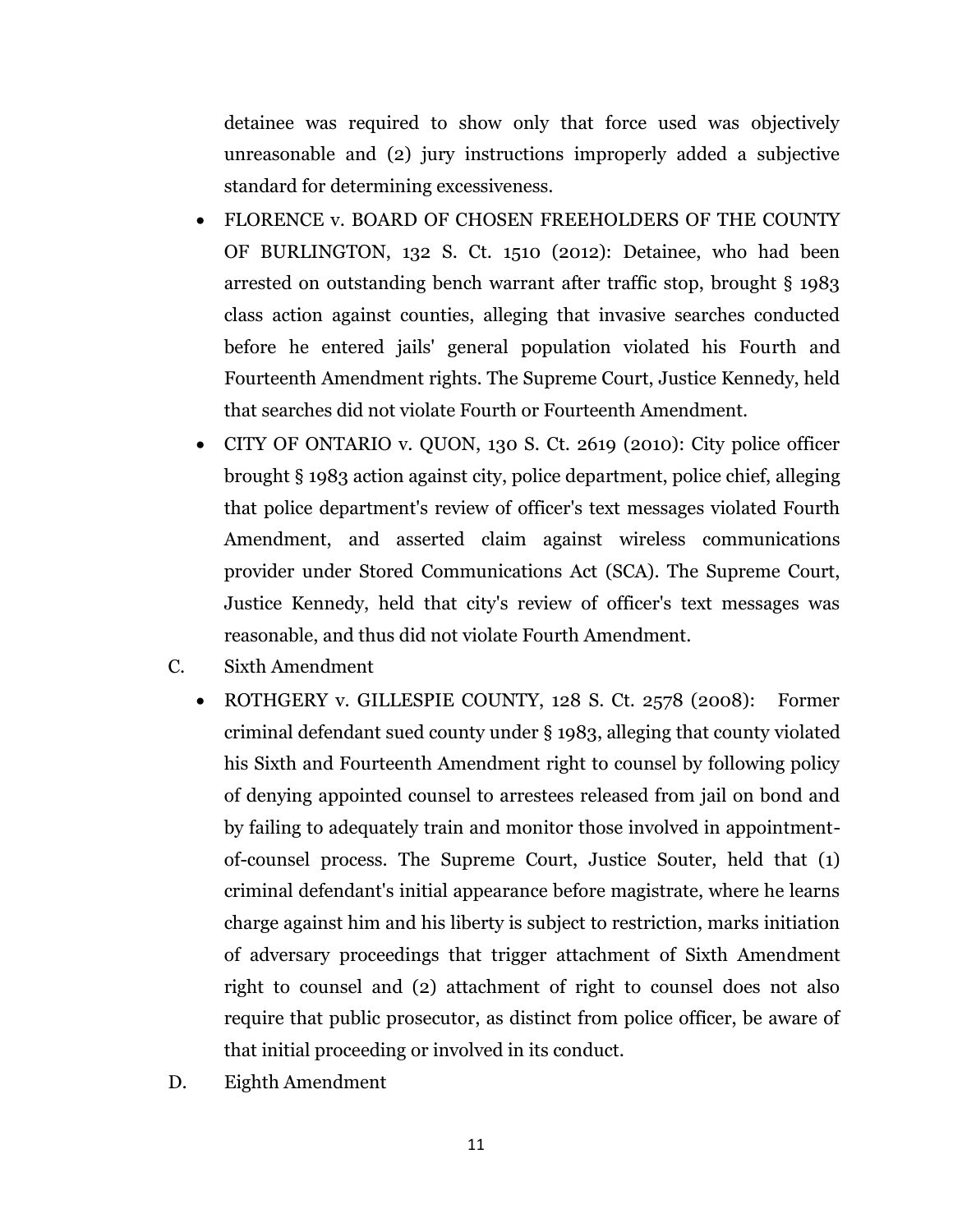- GLOSSIP v. GROSS, 135 S. Ct. 2726 (2015): State death-row inmates brought § 1983 action alleging that Oklahoma's three-drug lethal injection protocol created an unacceptable risk of severe pain in violation of Eighth Amendment. The Supreme Court, Justice Alito, held that (1) inmates failed to establish that any risk of harm was substantial when compared to a known and available method of execution and (2) district court did not commit clear error in finding that midazolam was likely to render an inmate unable to feel pain.
- HILL v. McDONOUGH, 126 S. Ct. 2096 (2006): Death row inmate, who had already brought unsuccessful federal habeas corpus petition, brought § 1983 action against state corrections officials, challenging, as cruel and unusual, particular method of lethal injection planned for his execution. The United States Supreme Court, Justice Kennedy, held that (1) inmate's claim was cognizable via § 1983, and thus action was not subject to dismissal as second or successive habeas petition and (2) inmate still had to satisfy all requirements for a stay, including showing of significant possibility of success on the merits.
- E. Procedural Due Process
	- SKINNER v. SWITZER, 131 S. Ct. 1289 (2011): State prisoner, who had been convicted of capital murder and sentenced to death, filed § 1983 action, alleging that district attorney's refusal to allow him access to biological evidence for purposes of forensic DNA testing violated his right to due process. The Supreme Court, Justice Ginsburg, held that convicted state prisoner may seek DNA testing of crime-scene evidence in § 1983 action.
- F. Substantive Due Process
	- AYOTTE v. PLANNED PARENTHOOD OF NORTHERN NEW ENGLAND, 126 S. Ct. 961 (2006): Abortion providers brought § 1983 action, seeking to have New Hampshire's Parental Notification Prior to Abortion Act declared unconstitutional. The Supreme Court, Justice O'Connor, held that constitutional challenge to New Hampshire's parental notification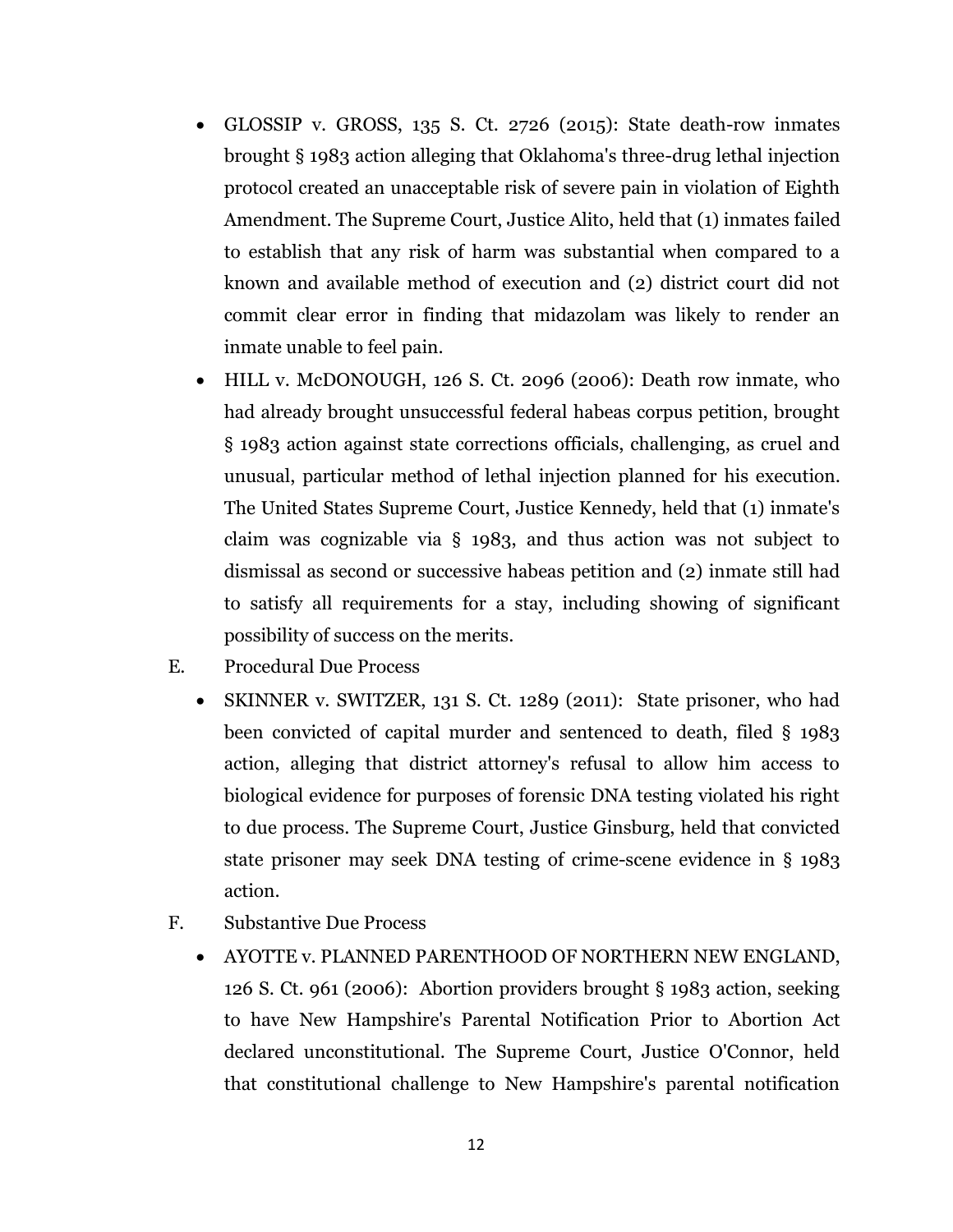law, as not containing exception to allow minor to obtain abortion without notice to her parent when necessary to preserve minor's health, would be remanded to the Court of Appeals for determination as to whether, upon finding that law could be applied in manner that violated minor's constitutional rights, court could not, in manner consistent with legislative intent, devise narrower remedy than permanent injunction against enforcement of law in its entirety.

- G. Equal Protection
	- ARMOUR v. CITY OF INDIANAPOLIS, 132 S. Ct. 2073 (2012): Homeowners brought action against city challenging city's refusal to issue them refunds for assessments paid before city's adoption of new system for funding sewer improvement projects and resolution to forgive assessment debt for residents who, unlike homeowners, had not yet paid their assessments in full. The Supreme Court, Justice Breyer, held that city had a rational basis for its distinction between residents who had already paid their share of project costs and those who had not and, thus, did not violate the Equal Protection Clause.
	- ENGQUIST v. OREGON DEPARTMENT OF AGRICULTURE, 128 S. Ct. 2146 (2008): Former state employee, who had been effectively laid off during reorganization of employing agency, sued agency and individual employees, asserting various federal civil rights claims including "class of one" equal protection claim, which alleged that she had been fired for arbitrary, vindictive and malicious reasons. The United States Supreme Court, Chief Justice Roberts, held that class-of-one equal protection claim is not cognizable in context of public employment.
- H. Commerce Clause
	- McBURNEY v. YOUNG, 133 S. Ct. 1709 (2013): Citizens of states other than Virginia brought § 1983 action challenging Virginia's citizens-only Freedom of Information Act (FOIA) provision as unconstitutional under either the Privileges and Immunities Clause or the dormant Commerce Clause. The Supreme Court, Justice Alito, held that (1) Virginia's citizens-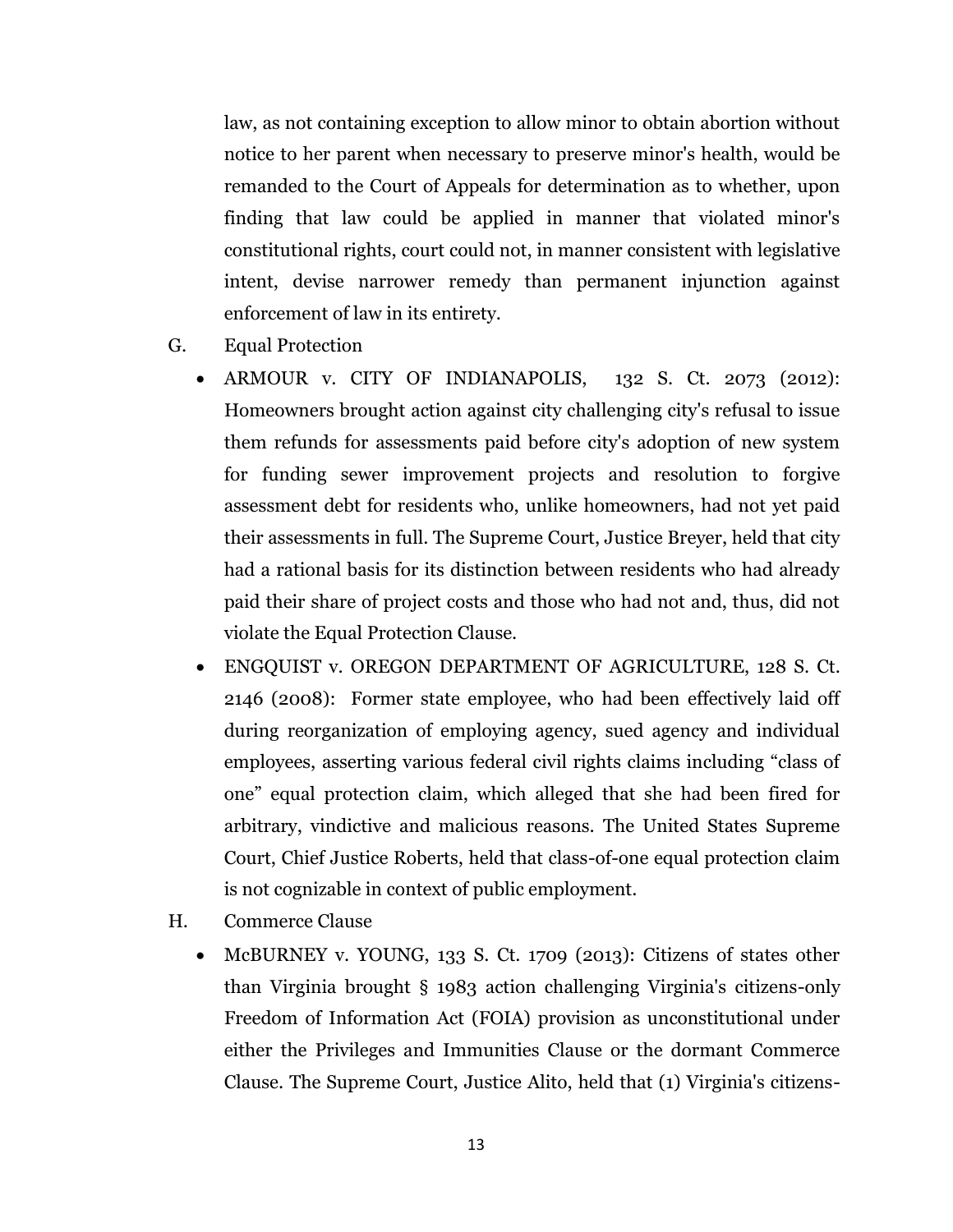only FOIA provision did not violate the Privileges and Immunities Clause and (2) Virginia's citizens-only FOIA provision did not violate the dormant Commerce Clause.

 UNITED HAULERS ASSOCIATION, INC. v. ONEIDA–HERKIMER SOLID WASTE MANAGEMENT AUTHORITY, 127 S. Ct. 1786 (2007): Solid waste management companies and association representing their interests brought § 1983 action against counties and their solid waste management authority, alleging that counties' flow ordinances regulating the collection, processing, transfer, and disposal of all solid waste within counties violated the Commerce Clause. The United States Supreme Court, Chief Justice Roberts, held that (1) county flow control ordinances that favored state-created public benefit corporation, by requiring businesses hauling waste in counties to bring waste to facilities owned and operated by this public benefit corporation, but that treated every private business, whether in-state or out-of-state, in exactly the same way, did not discriminate against interstate commerce in violation of "dormant" aspect of Commerce Clause and (2) any incidental burden on interstate commerce that resulted from application of county flow control ordinances was not clearly excessive in relation to public benefits provided, in form of increased recycling.

### II. Defenses

- A. Statute of limitations
	- ARTIS v. DISTRICT OF COLUMBIA, 138 S. Ct. 594 (2018): Employee brought state-law claims against employer in the District of Columbia Superior Court, after the United States District Court had dismissed her federal employment discrimination claim and had declined to exercise supplemental jurisdiction for her state-law claims. The Superior Court dismissed employee's complaint as untimely. Certiorari was granted. The Supreme Court, Justice Ginsburg, held that the federal supplemental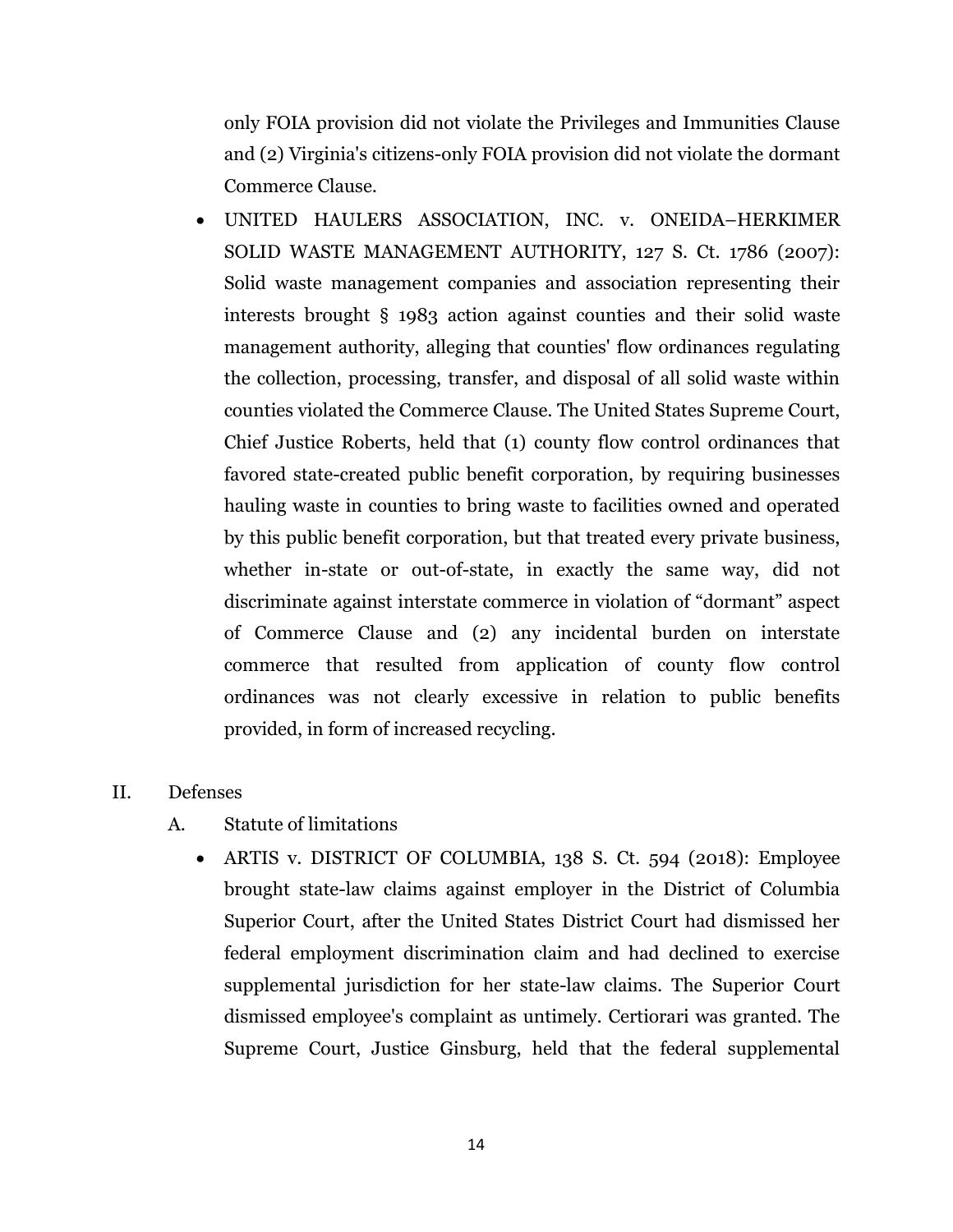jurisdiction statute pauses the clock on a statute of limitations until 30 days after a state-law claim is dismissed by the federal court.

- WALLACE v. KATO, 127 S. Ct. 1091 (2007): Arrestee brought § 1983 action against city police detectives, alleging unlawful arrest. The United States Supreme Court, Justice Scalia, held that (1) tort of false imprisonment provided proper analogy for determining accrual date for limitations purposes, (2) limitations period began to run when arrestee appeared before examining magistrate and was bound over for trial, not later upon his release from custody after state dropped charges against him, (3) lack of conviction did not preclude commencement of limitations period, and (4) limitations period was not tolled by conviction.
- B. Absolute immunity
	- REHBERG v. PAULK, 132 S. Ct. 1497 (2012): Target of grand jury investigation brought § 1983 action alleging that chief investigator for district attorney's office violated his constitutional rights by fabricating evidence against him. The Supreme Court, Justice Alito, held that a grand jury witness is entitled to the same immunity as a trial witness in actions under § 1983.
	- VAN de KAMP v. GOLDSTEIN, 129 S. Ct. 855 (2009): Following state murder conviction, imprisonment, and successful federal habeas corpus petition, former prisoner brought § 1983 due process action against, inter alia, former district attorney and former chief deputy district attorney, alleging failure to institute system of information-sharing among deputy district attorneys regarding jailhouse informants, and failure to adequately train or supervise sharing of information concerning informants, resulting in *Giglio* violation at his trial. The Supreme Court, Justice Breyer, held that district attorney and chief deputy district attorney were entitled to absolute prosecutorial immunity.
- C. Qualified immunity
	- 1. First Amendment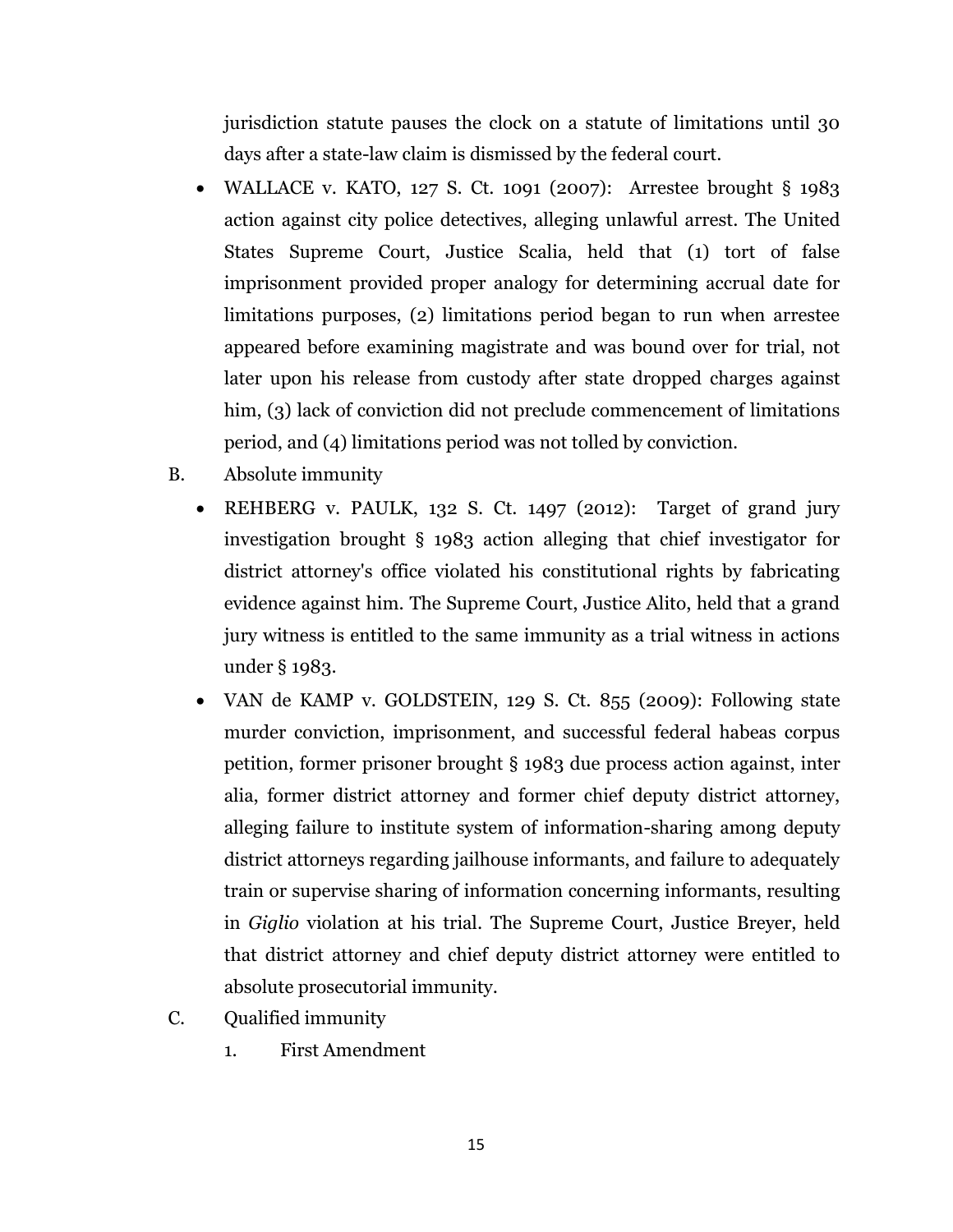- LANE v. FRANKS, 134 S. Ct. 2369 (2014): Former director of community college's program for underprivileged youth brought § 1983 action against president of community college for alleged retaliation in violation of First Amendment. The Supreme Court, Justice Sotomayor, held that (1) director's sworn testimony at former program employee's corruption trials was citizen speech eligible for First Amendment protection, not unprotected employee speech; (2) director's testimony was speech on matter of public concern; (3) government lacked any interest justifying allegedly retaliatory termination of director, and thus director's testimony was protected by First Amendment; but (4) president in his personal capacity was entitled to qualified immunity.
- 2. Fourth Amendment
	- CITY OF ESCONDIDO, CALIFORNIA v. EMMONS, 2019 WL 113027 (2019) Arrestee brought § 1983 action against city police officer and sergeant, asserting claim for excessive force in violation of the Fourth Amendment. The Supreme Court, Per Curiam decision, held that (1) Court of Appeals' unexplained reinstatement of arrestee's excessive force claim against sergeant was erroneous, and (2) Court of Appeals failed to properly analyze whether clearly established law barred officer from stopping and taking down arrestee in the manner that the officer did at scene of reported domestic violence incident, and thus, remand was required to allow Court of Appeals to conduct proper analysis with respect to whether officer was entitled to qualified immunity.
	- DISTRICT OF COLUMBIA v. WESBY, 138 S. Ct. 577 (2017): Arrestees brought action under § 1983 and District of Columbia law against police officers and the District of Columbia, asserting claims for false arrest and negligent supervision. The United States District Court for the District of Columbia granted partial summary judgment to arrestees, and defendants appealed. The Supreme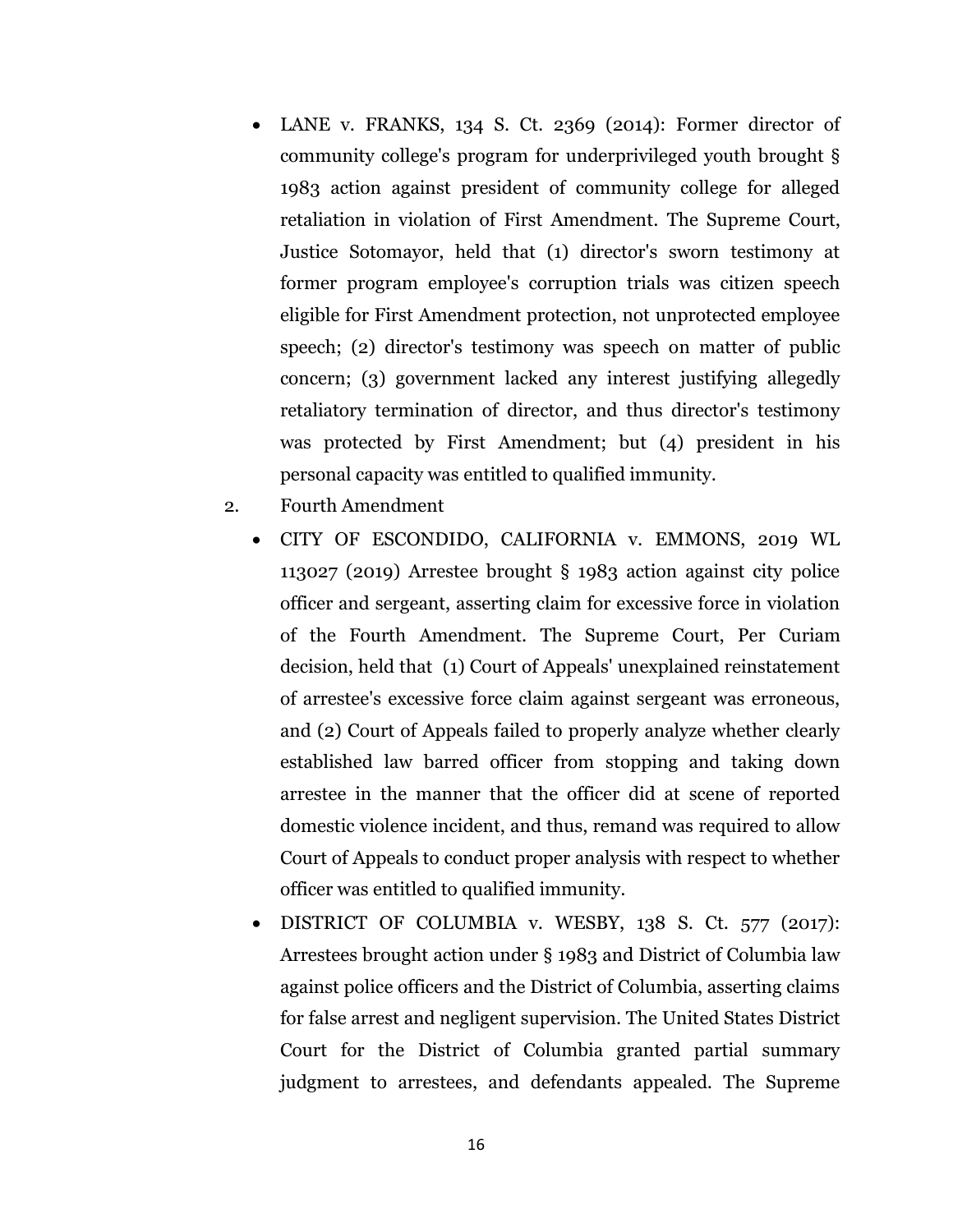Court, Justice Thomas, held that (1) officers had probable cause to make arrests for unlawful entry and (2) even if officers lacked probable cause, they had qualified immunity from arrestees' § 1983 false arrest claims.

- CITY AND COUNTY OF SAN FRANCISCO v. SHEEHAN, 135 S. Ct. 1765 (2015): Group home resident who suffered from mental illness brought action against city and police officers in their individual capacities, alleging violations of her rights under Americans with Disabilities Act (ADA) and Fourth Amendment. The Supreme Court, Justice Alito, held that (1) writ on question of what ADA required would be dismissed as improvidently granted;(2) officers' initial warrantless entry was lawful; (3) officers were justified in using potentially deadly force; and (4) officers were entitled to qualified immunity on resident's claim arising from their reentry into her room.
- PLUMHOFF v. RICKARD, 134 S. Ct. 2012 (2014): Estate of suspect who was killed by police in a high-speed car chase brought § 1983 action against officers, alleging they used excessive force in firing 15 shots into his vehicle in violation of Fourth and Fourteenth Amendments. The Supreme Court, Justice Alito, held that (1) Court of Appeals had jurisdiction to review district court's order; (2) officers acted reasonably in using deadly force; and (3) officers' conduct in firing 15 shots into suspect's vehicle did not amount to excessive force.
- FILARSKY v. DELIA, 132 S. Ct. 1657 (2012): Firefighter brought § 1983 action against city, fire department and officials, and a private attorney, alleging that internal affairs investigation violated his constitutional rights. The Supreme Court, Chief Justice Roberts, held that attorney who was retained by city to assist in investigation into firefighter's potential wrongdoing was entitled to seek the protection of qualified immunity.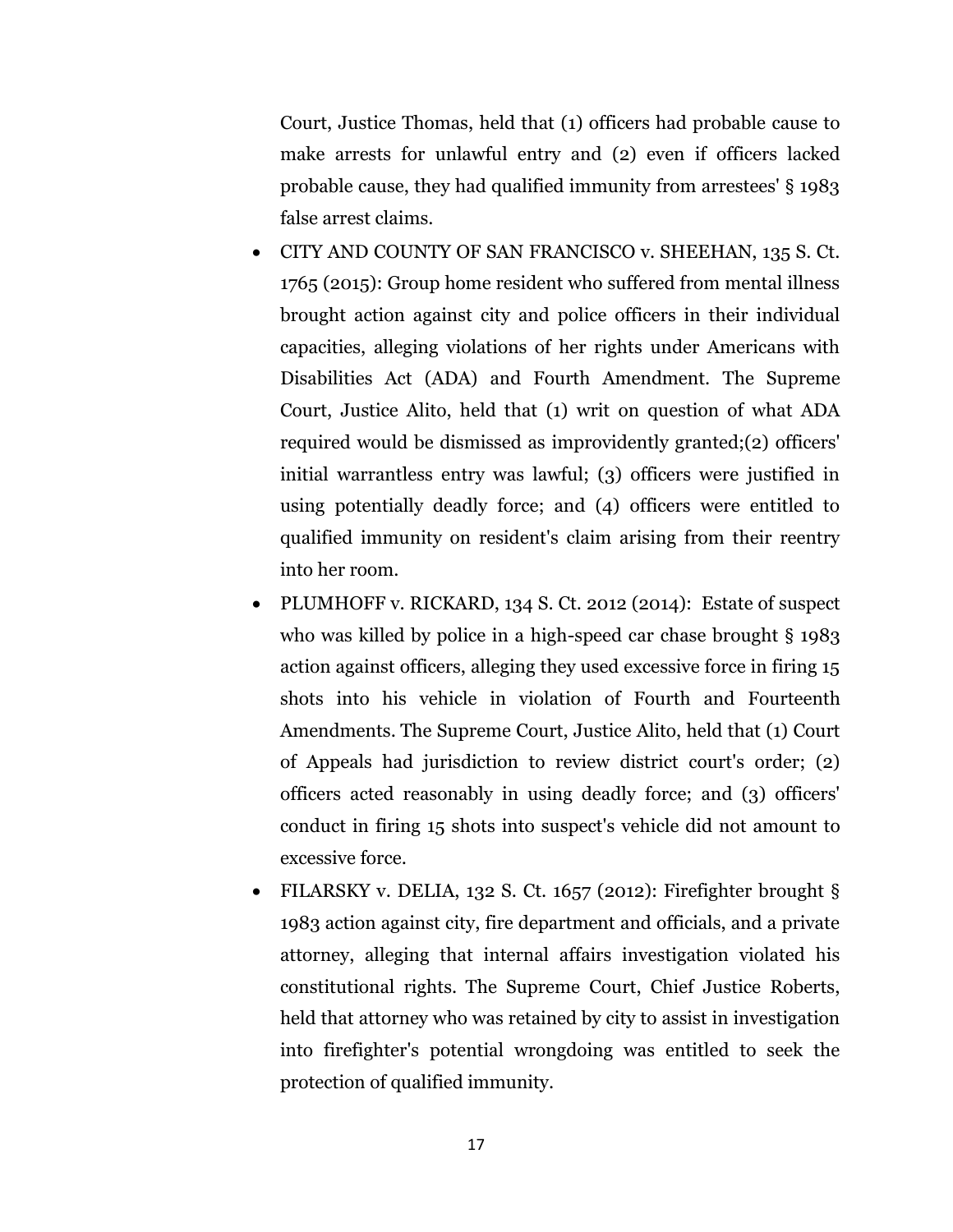- MESSERSCHMIDT v. MILLENDER, 132 S. Ct. 1235 (2012): Occupants of residence who were subjected to nighttime search and seizure brought § 1983 action against deputy sheriffs and county sheriff's department. The Supreme Court, Chief Justice Roberts, held that (1) it was not entirely unreasonable for officers, in executing a warranted search, to believe they had probable cause, as authorized by warrant, to search for any and all firearms and firearm-related materials, and (2) it was not entirely unreasonable for officers to believe that they had probable cause to search for gang paraphernalia.
- PEARSON v. CALLAHAN, 129 S. Ct. 808 (2009): Arrestee brought § 1983 action alleging that police officers violated his Fourth Amendment rights by entering his home without a warrant. The United States District granted officers summary judgment based on qualified immunity. The Supreme Court, Justice Alito, held that (1) in resolving government officials' qualified immunity claims, courts need not first determine whether facts alleged or shown by plaintiff make out violation of constitutional right, receding from *Saucier v. Katz*, 121 S. Ct. 2151 and (2) officers were entitled to qualified immunity.
- LOS ANGELES COUNTY v. RETTELE, 127 S. Ct. 1989 (2007): Residents brought suit against city, sheriff's department, and department officers, alleging that officers conducted unlawful and unreasonable search and detention. The United States District Court granted qualified immunity to officers on motion for summary judgment. The Supreme Court Per Curiam decision held that officers acted reasonably while executing search warrant.
- SCOTT v. HARRIS, 127 S. Ct. 1769 (2007): Motorist brought § 1983 action against county deputy and others, alleging, inter alia, use of excessive force in violation of his Fourth Amendment rights during high-speed chase. The Supreme Court, Justice Scalia, held that (1)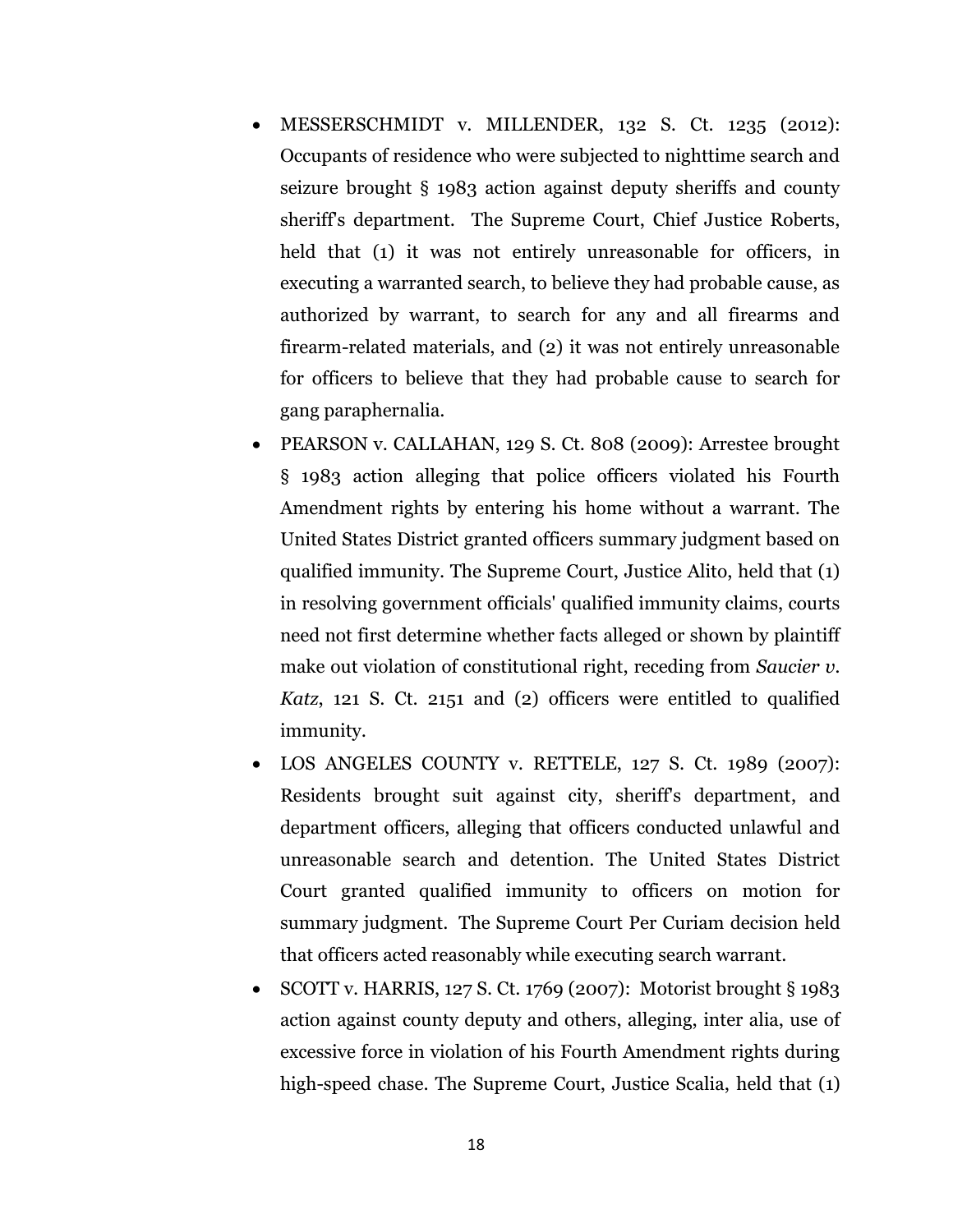in considering deputy's motion for summary judgment, courts had to view the facts in the light depicted by videotape which captured events underlying excessive force claim and (2) deputy acted reasonably when he terminated car chase, and thus did not violate motorist's Fourth Amendment right against unreasonable seizure.

- 3. Failure to train
	- CONNICK v. THOMPSON, 131 S. Ct. 1350 (2011): Former state prisoner brought action against county prosecutors and prosecutor's office, asserting claims under § 1983 and various state law claims. The Supreme Court, Justice Thomas, held that (1) prior, unrelated Brady violations by attorneys in his office was insufficient to put district attorney on notice of need for further training, and (2) need for training was not so obvious that district attorney's office was liable on failure-to-train theory when nondisclosure of blood-test evidence had resulted in defendant's wrongful conviction and in his spending 18 years in prison.
- 4. Summary judgment
	- ORTIZ v. JORDAN, 131 S. Ct. 884 (2011): Synopsis Background: Former inmate brought § 1983 action against prison officials, alleging that she was sexually assaulted by a prison guard while incarcerated and that officials failed to protect her and retaliated against her for reporting the incident. The Supreme Court, Justice Ginsburg, held that (1) defendant may not appeal order denying summary judgment on qualified immunity grounds after full trial on merits, and (2) defendants' failure to renew their motion, on qualified immunity grounds, for judgment as matter of law under Federal Rule of Civil Procedure left appellate forum with no warrant to reject appraisal of evidence by trial judge.
- D. Article III defenses—Mootness
	- CAMRETA v. GREENE., 131 S. Ct. 2020 (2011): Mother, personally and as next friend for her minor daughters, brought § 1983 action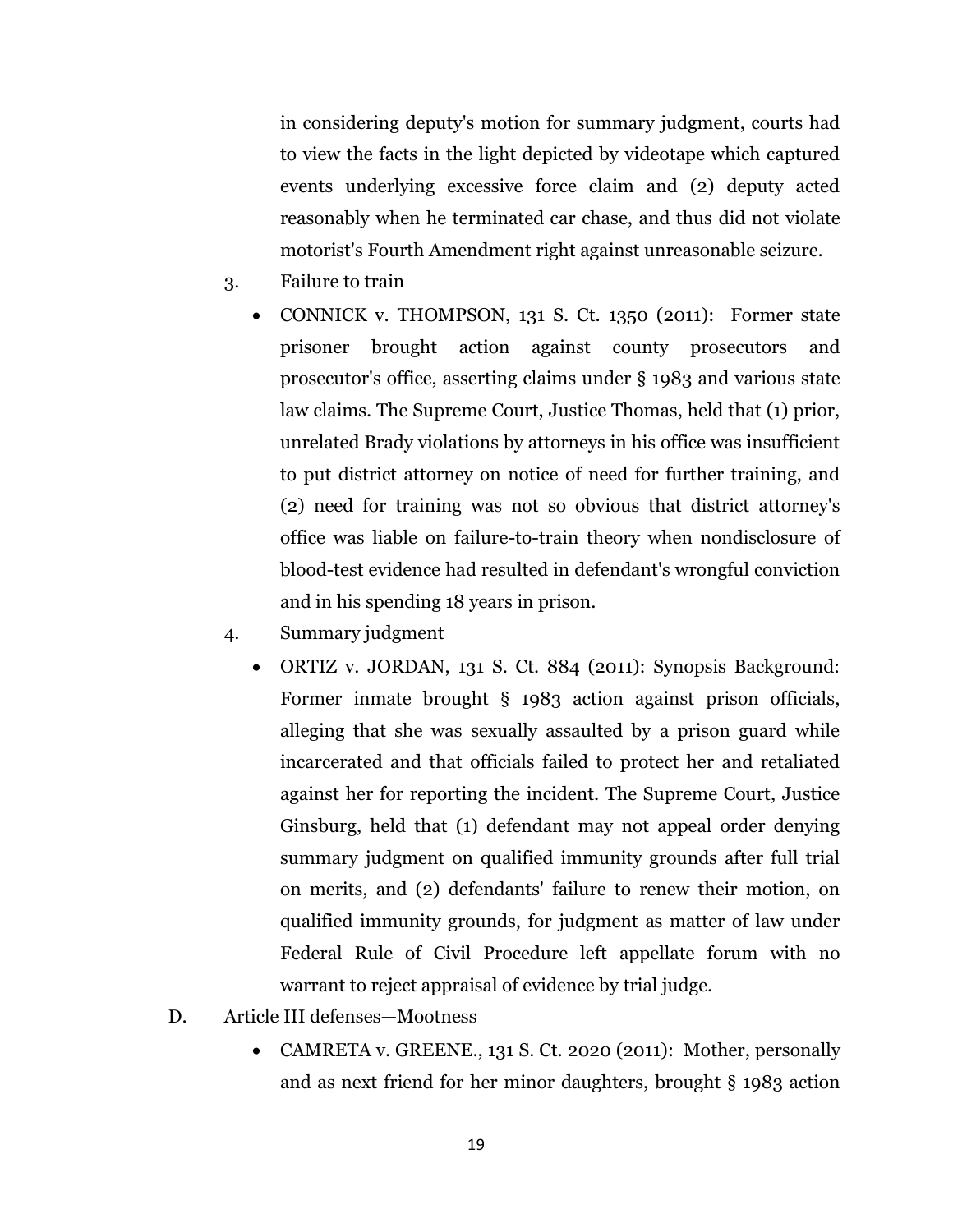against state child protective services caseworker and county deputy sheriff, alleging violations of Fourth Amendment and familial rights under Fourteenth Amendment's Due Process Clause. The Supreme Court, Justice Kagan, held that (1) Supreme Court has authority to review an immunized official's challenge to a constitutional ruling; (2) the case was moot; and (3) the appropriate disposition was to vacate the part of the court of appeals' opinion that addressed the Fourth Amendment issue.

- E. Exhaustion of administrative remedies in prisoner's cases
	- ROSS v. BLAKE, 136 S. Ct. 1850 (2016): Maryland inmate brought  $\S$  1983 action against correctional officers, alleging use of excessive force. One officer moved for summary judgment on the ground that inmate failed to exhaust his administrative remedies, as required by the Prison Litigation Reform Act (PLRA). The Supreme Court, Justice Kagan, held that a court may not excuse an inmate's failure to exhaust administrative remedies prior to bringing suit under the PLRA, even to take "special" circumstances into account.
	- JONES v. OVERTON, 127 S. Ct. 910 (2007): State prison inmates brought separate § 1983 actions against corrections officials. United States District Courts dismissed actions for failure to satisfy procedural rules, adopted by the United States Court of Appeals for the Sixth Circuit, implementing administrative exhaustion requirement of Prison Litigation Reform Act (PLRA). The United States Supreme Court, Chief Justice Roberts, held that (1) inmate's failure to exhaust under PLRA is affirmative defense, i.e. inmate is not required to specially plead or demonstrate exhaustion in his complaint, (2) inmates' § 1983 actions were not automatically rendered noncompliant with PLRA exhaustion requirement by fact that not all defendants named in complaints had been named in previous administrative grievances, and (3) inmate's compliance with PLRA exhaustion requirement as to some, but not all, claims does not warrant dismissal of entire action.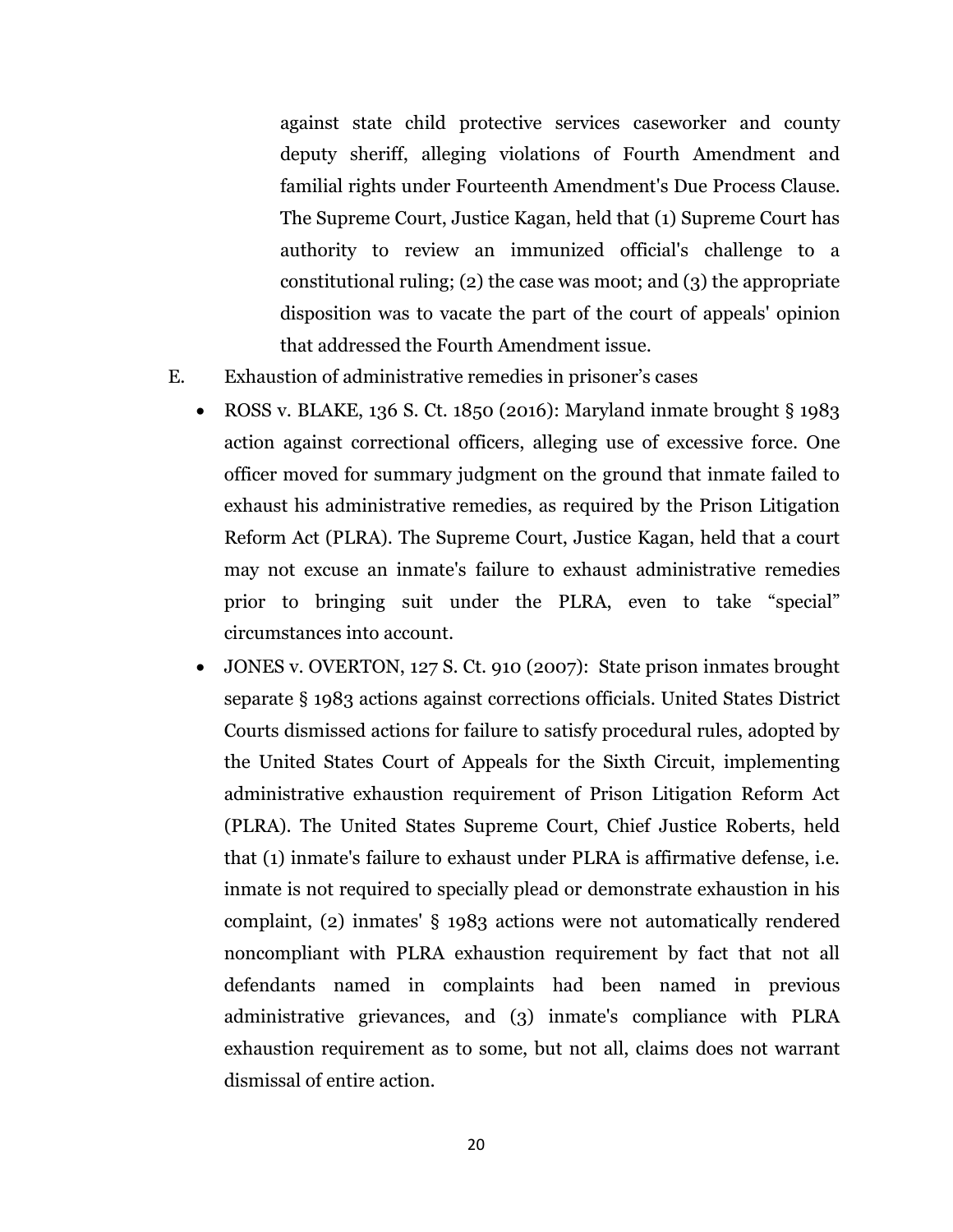- WOODFORD v. NGO, 126 S. Ct. 2378 (2006): State prisoner brought  $\S$ 1983 action against prison officials, challenging restrictions on his participation in special programs. The United States District Court dismissed for failure to exhaust administrative remedies. The Supreme Court, Justice Alito, held that PLRA exhaustion requirement requires proper exhaustion.
- III. Attorney's Fees
	- A. Prisoner litigation
		- MURPHY v. SMITH, 138 S. Ct. 784 (2017): Prisoner brought action against correctional officers under § 1983 and state law, alleging that officers hit him, fracturing part of his eye socket, and left him in cell without medical attention. Following jury verdict, the United States District Court for the Southern District of Illinois entered judgment for prisoner and awarded attorney's fees. Holding: The Supreme Court, Justice Gorsuch, held that Prison Litigation Reform Act requires that compensation for prisoner's attorney fees come first from prisoner's damages award, and that only if 25% of that award is inadequate to compensate counsel fully can defendants be responsible for balance.
	- B. Attorney's fees to plaintiff as prevailing party
		- LEFEMINE v. WIDEMAN, 133 S. Ct. 9 (2012): Abortion protester, on behalf of himself and his anti-abortion organization, sued sheriff and deputies under § 1983, alleging violations of his First Amendment rights during a demonstration. The Supreme Court, Per Curiam decision, held that protester was "prevailing party" entitled to award of attorney fees under the Civil Rights Attorney's Fees Awards Act.
		- FOX v. VICE, 131 S. Ct. 2205 (2011): Candidate for police chief filed statecourt action against incumbent chief and town, asserting federal and statelaw causes of action. After removal, federal claims were dismissed and remaining claims were remanded to state court. The Supreme Court, Justice Kagan, held that when a plaintiff's civil rights lawsuit involves both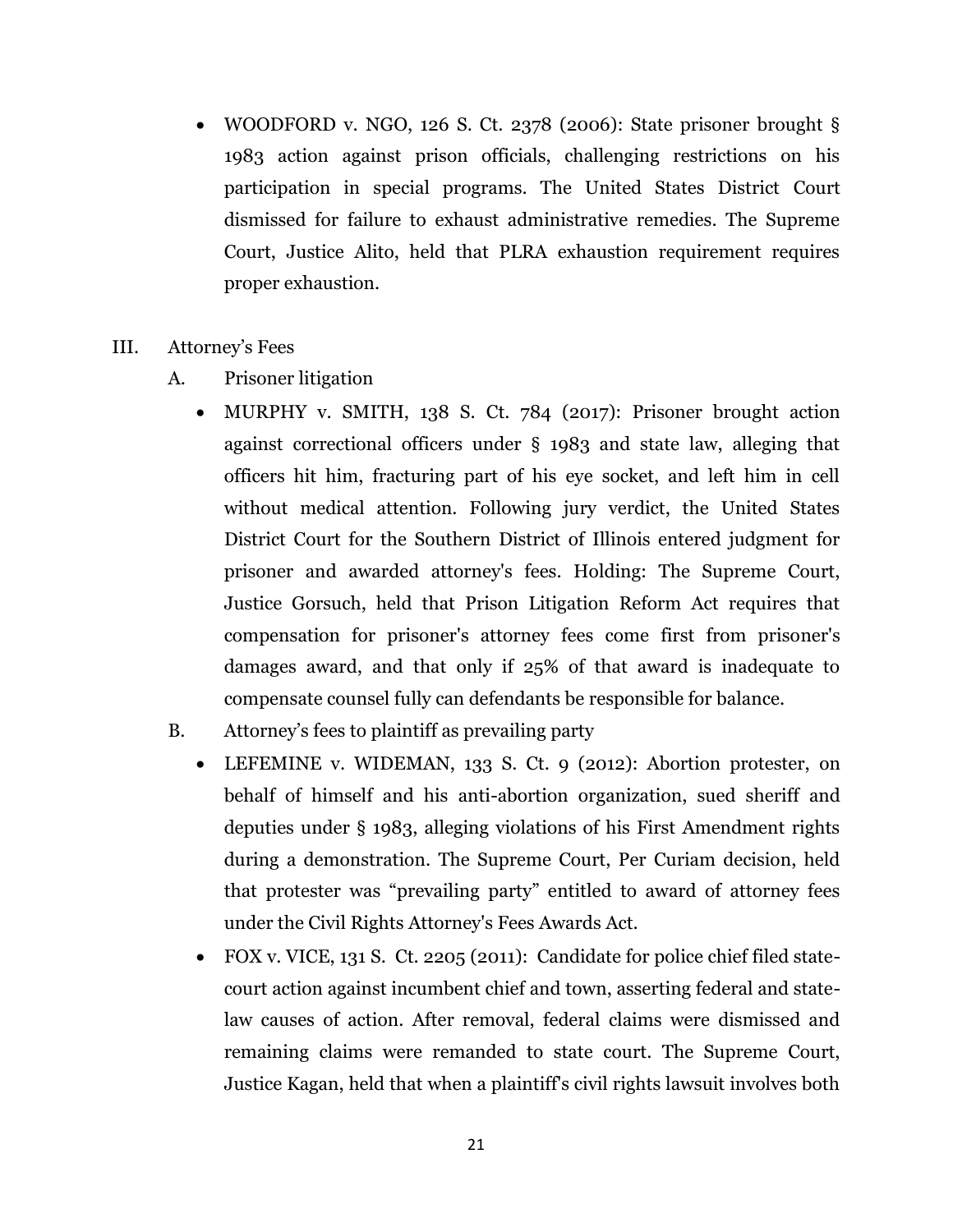frivolous and non-frivolous claims, a court may grant reasonable fees to the defendant under § 1988, but only for costs that the defendant would not have incurred but for the frivolous claims.

- PERDUE v. KENNY A., 130 S. Ct. 1662 (2010): Claimants brought suit under § 1983 against state and local agencies and individuals, alleging that foster child services in two Georgia counties were inadequate. Following entry of consent decree resolving substantive issues, claimants sought to recover attorney fees and costs. The Supreme Court, Justice Alito, held that (1) there are a few circumstances in which superior attorney performance is not adequately taken into account in the lodestar calculation for an award under § 1988 of reasonable attorney fees in a civil rights case, but those circumstances are rare and exceptional, and require specific evidence that the lodestar fee would not have been adequate to attract competent counsel and (2) district court's enhancement, by 75 percent, of lodestar for award of reasonable attorney fees under § 1988 was essentially arbitrary.
- SOLE v. WYNER, 127 S. Ct. 2188 (2007): Organizer of event in which participants were to form peace symbol with their nude bodies at state beach brought § 1983 First Amendment action against state officials, seeking preliminary and permanent injunctions prohibiting state park officials from interfering with event or with future such events. The United States District Court granted preliminary injunction. Following event, the District Court denied motion for permanent injunction. The United States Supreme Court, Justice Ginsburg, held that (1) § 1988 "prevailing party" status does not attend achievement of preliminary injunction that is reversed, dissolved, or otherwise undone by final decision in same case and (2) organizer did not attain prevailing-party status by obtaining preliminary injunction, given District Court's subsequent decision on the merits denying permanent injunction.
- C. Attorney's fees to defendant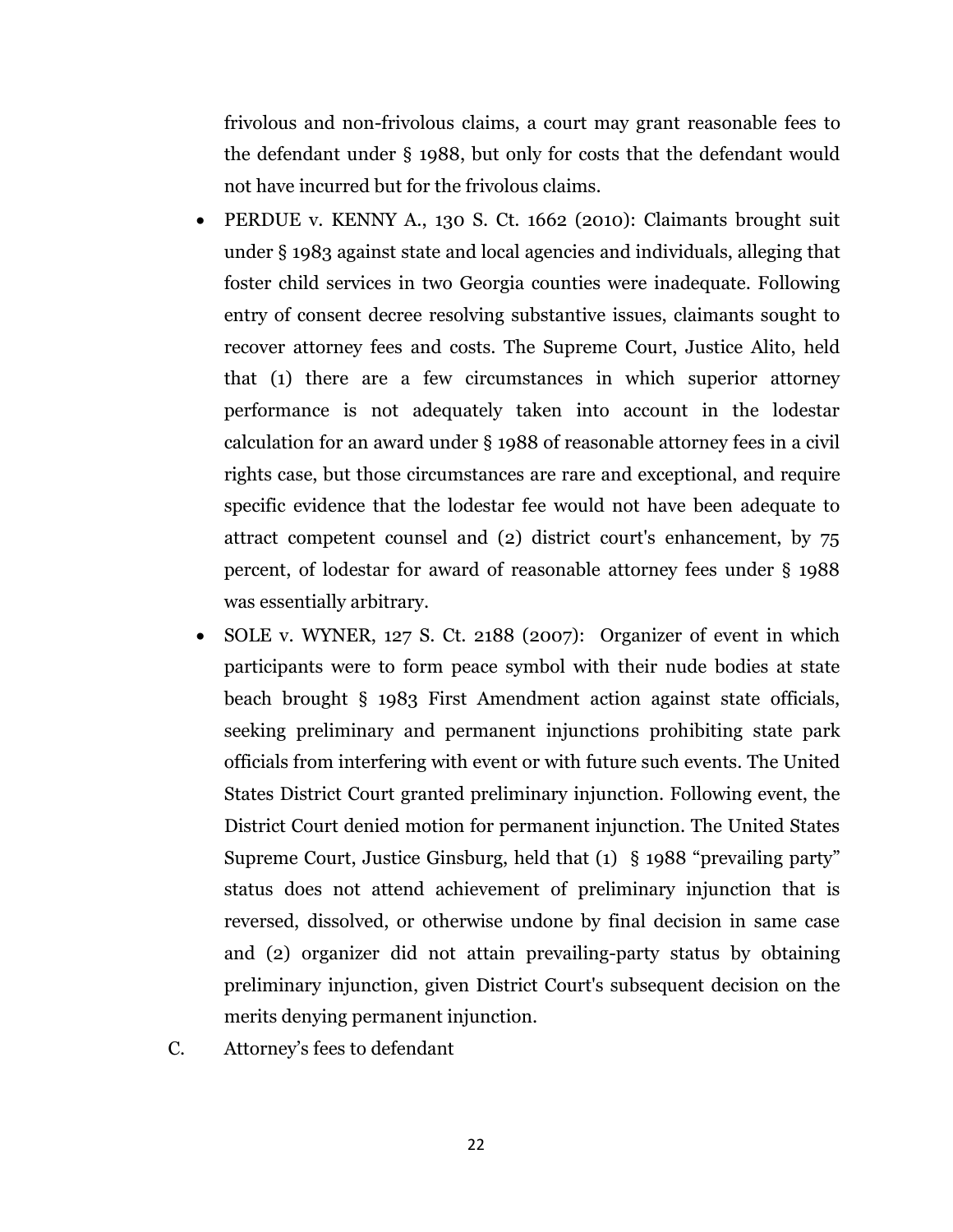• JAMES v. CITY OF BOISE, 136 S. Ct. 685 (2016): Plaintiff filed a § 1983 complaint against police officers and city after she was bitten by a police dog while officers were responding to a burglary in process call. The District Court dismissed all of plaintiff's claims with prejudice. The Supreme Court held that its holding in *Hughes v. Rowe*, 101 S. Ct. 173, that a prevailing defendant may recover fees under the civil rights attorney fee statute only if the plaintiff's action was frivolous, unreasonable, or without foundation was an interpretation of federal law binding on state courts.

### IV. Jurisdiction

- FITZGERALD v. BARNSTABLE SCHOOL COMMITTEE, 129 S. Ct. 788 (2009): Elementary school student and her parents filed § 1983 action against school superintendent and school committee, claiming student-to-student sexual harassment in violation of Title IX and the Equal Protection Clause. The United States Supreme Court, Justice Alito, held that Title IX was not meant to be an exclusive mechanism for addressing gender discrimination in schools, or a substitute for § 1983 suits as a means of enforcing constitutional rights.
- HAYWOOD v. DROWN, 129 S. Ct. 2108 (2008): State prisoner brought civil rights actions in the New York Supreme Court, Wyoming County, Mark H. Dadd, J., against several correction employees for allegedly violating his civil rights in connection with prisoner disciplinary proceedings, and cause of action was dismissed as barred by state "jurisdictional" statute requiring that such causes of action for damages arising out of conduct of state corrections officers within scope of their employment be filed against state in the New York Court of Claims. The United States Supreme Court, Justice Stevens, held that, having made decision to create courts of general jurisdiction which regularly sat to entertain analogous civil rights actions against state officials other than corrections officers, New York was not at liberty to shut doors of these courts to civil rights actions to recover damages from its corrections officers for acts within scope of